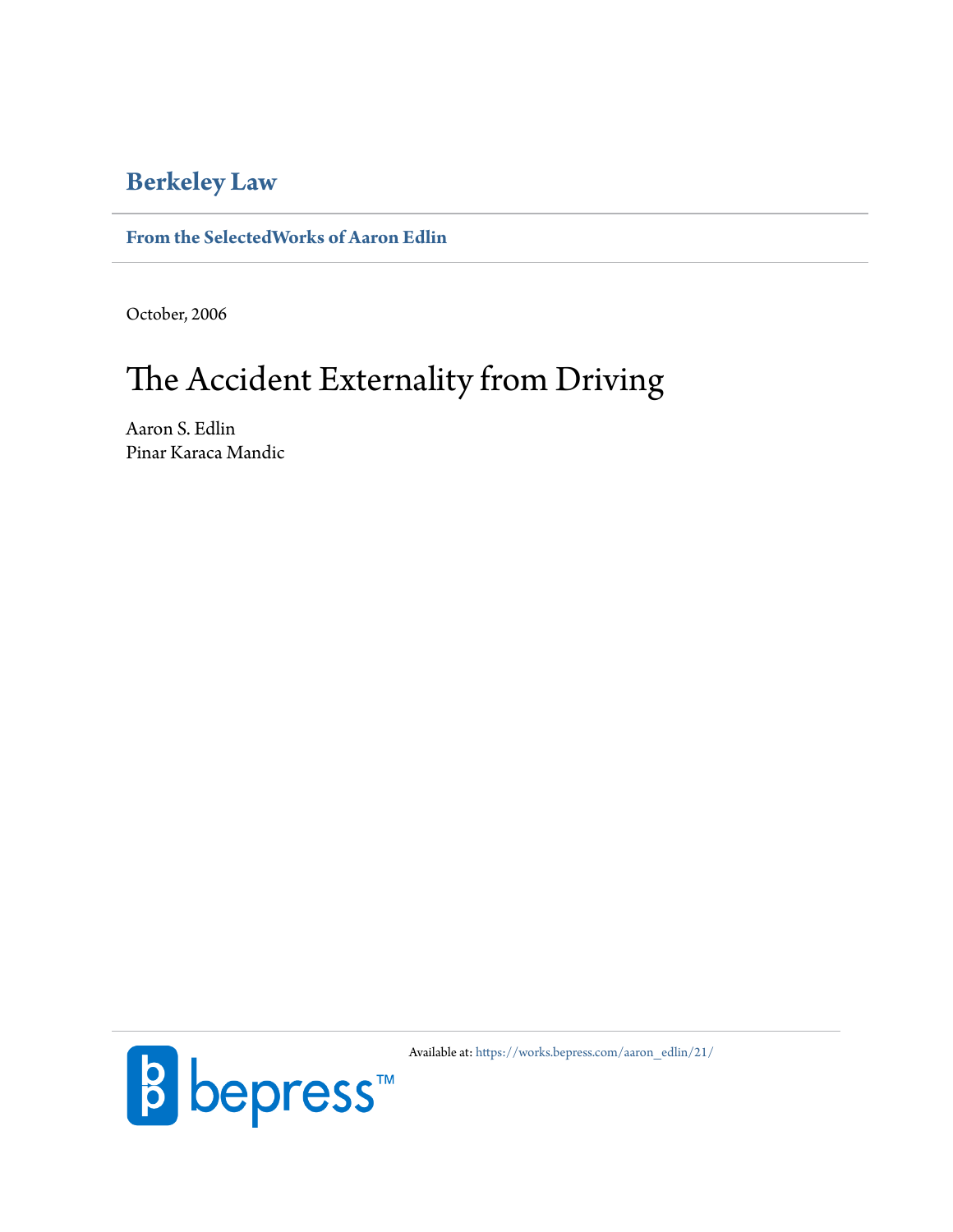# **The Accident Externality from Driving**

# Aaron S. Edlin

*University of California, Berkeley and National Bureau of Economic Research*

# Pinar Karaca-Mandic

*RAND Corporation*

We estimate auto accident externalities (more specifically insurance externalities) using panel data on state-average insurance premiums and loss costs. Externalities appear to be substantial in traffic-dense states: in California, for example, we find that the increase in traffic density from a typical additional driver increases total statewide insurance costs of other drivers by \$1,725–\$3,239 per year, depending on the model. High–traffic density states have large economically and statistically significant externalities in all specifications we check. In contrast, the accident externality per driver in low-traffic states appears quite small. On balance, accident externalities are so large that a correcting Pigouvian tax could raise \$66 billion annually in California alone, more than all existing California state taxes during our study period, and over \$220 billion per year nationally.

We thank George Akerlof, Andrew Dick, Edward Glaeser, Theodore Keeler, Daniel Kessler, Steven Levitt, Daniel McFadden, Stephen Morris, Jeffrey Miron, Paul Ruud, two anonymous referees, and participants in seminars at the NBER, Berkeley, Columbia, DELTA, Duke, University of Lausanne, RAND, University of Southern California, Stanford, and University of Zurich for invaluable feedback. We also thank Christopher (Kitt) Carpenter, Davin Cermak (National Association of Insurance Commissioners), Eric Nordman (National Association of Insurance Commissioners), Rayola Dougher (American Petroleum Institute), Sam Sorich (National Association of Independent Insurers), Beth Sprinkel (Insurance Research Council), Natalai Hughes (National Association of Insurance Commissioners), and Paul Svercyl (U.S. Department of Transportation) for their help with data and industry insight. We are grateful for financial support from the Committee on Research at Berkeley, RAND Health, the Olin Program for Law and Economics at Berkeley, the RAND Institute for Civil Justice, a Sloan faculty research grant, and a visiting Olin fellowship at Columbia Law School.

[*Journal of Political Economy,* 2006, vol. 114, no. 5]<br>© 2006 by The University of Chicago. All rights reserved. 0022-3808/2006/11405-0004\$10.00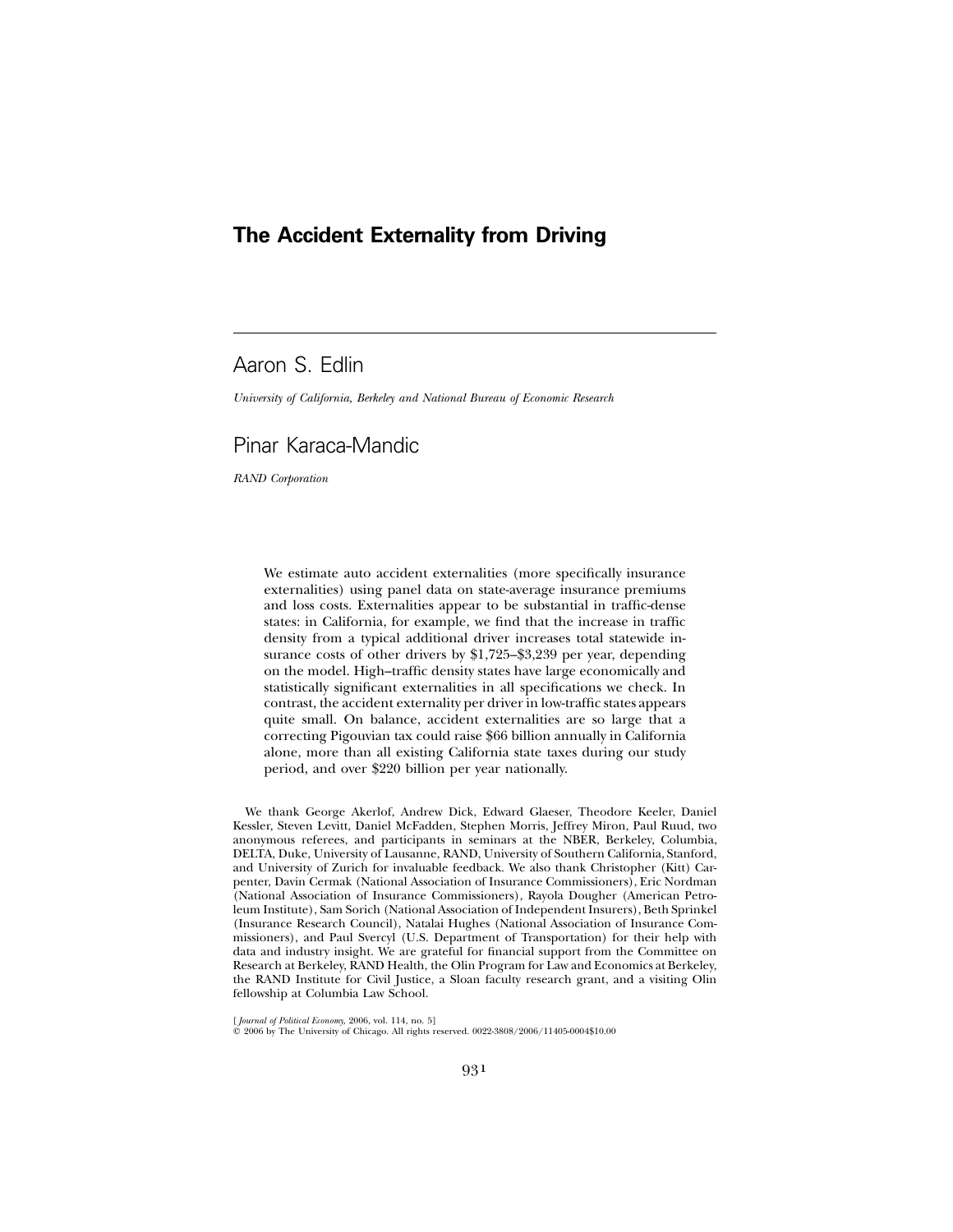932 journal of political economy

### **I. Introduction**

Consider two vehicles that crash as one drives through a red light and the other a green light. Assume that the accident would not occur if either driver took the subway instead of driving: hence, strictly speaking, *both* cause the accident in full, even though only one is negligent. The average accident cost of the two people's driving is the damages to two vehicles (2*D*) divided by the driving of two vehicles (i.e., *D* per driven vehicle). But the marginal cost exceeds this. In fact, the marginal cost of driving either vehicle is the damage to two vehicles (2*D* per driven vehicle)—fully twice the average cost. Surprisingly, this observation holds just as much for the nonnegligent driver as for the negligent one.

Drivers pay the average cost of accidents (on average, anyway), not the marginal cost, so this example suggests that there is a substantial accident externality to driving, an externality that the tort system is not designed to address. The tort system is designed to allocate the damages from an accident among the involved drivers according to a judgment of their fault.

A damage allocation system can provide adequate incentives for careful driving, but it will not provide people with adequate incentives at the margin of deciding how much to drive or whether to become a driver (Vickrey 1968; Green 1976; Shavell 1980; Cooter and Ulen 1988). Indeed, contributory negligence, comparative negligence, and no-fault systems all suffer this inadequacy because they are all simply different rules for *dividing* the cost of accidents among involved drivers and their insurers. Yet in many cases, from the vantage of causation, as distinct from negligence, economic fault will sum to more than 100 percent. Whenever it does, efficient driving incentives require that the drivers in a given accident should in aggregate be made to bear more than the total cost of the accident, with the balance going to a third party such as the government.

Does this theory of an accident externality from driving hold up in practice? Equivalently, as a new driver takes to the road, does she increase the accident risk to others as well as assuming risk herself? If so, then a 1 percent increase in aggregate driving increases aggregate accident costs by more than 1 percent. Such a positive connection between traffic density and accident risk will seem intuitive to anyone who finds herself concentrating more on a crowded highway and arriving home tired and stressed. Yet, such a relationship need not hold in principle. The riskiness of driving could decrease as aggregate driving increases because increased driving could worsen congestion; and if people are forced to drive at lower speeds, accidents could become less severe or less frequent. Consequently, a 1 percent increase in driving could in-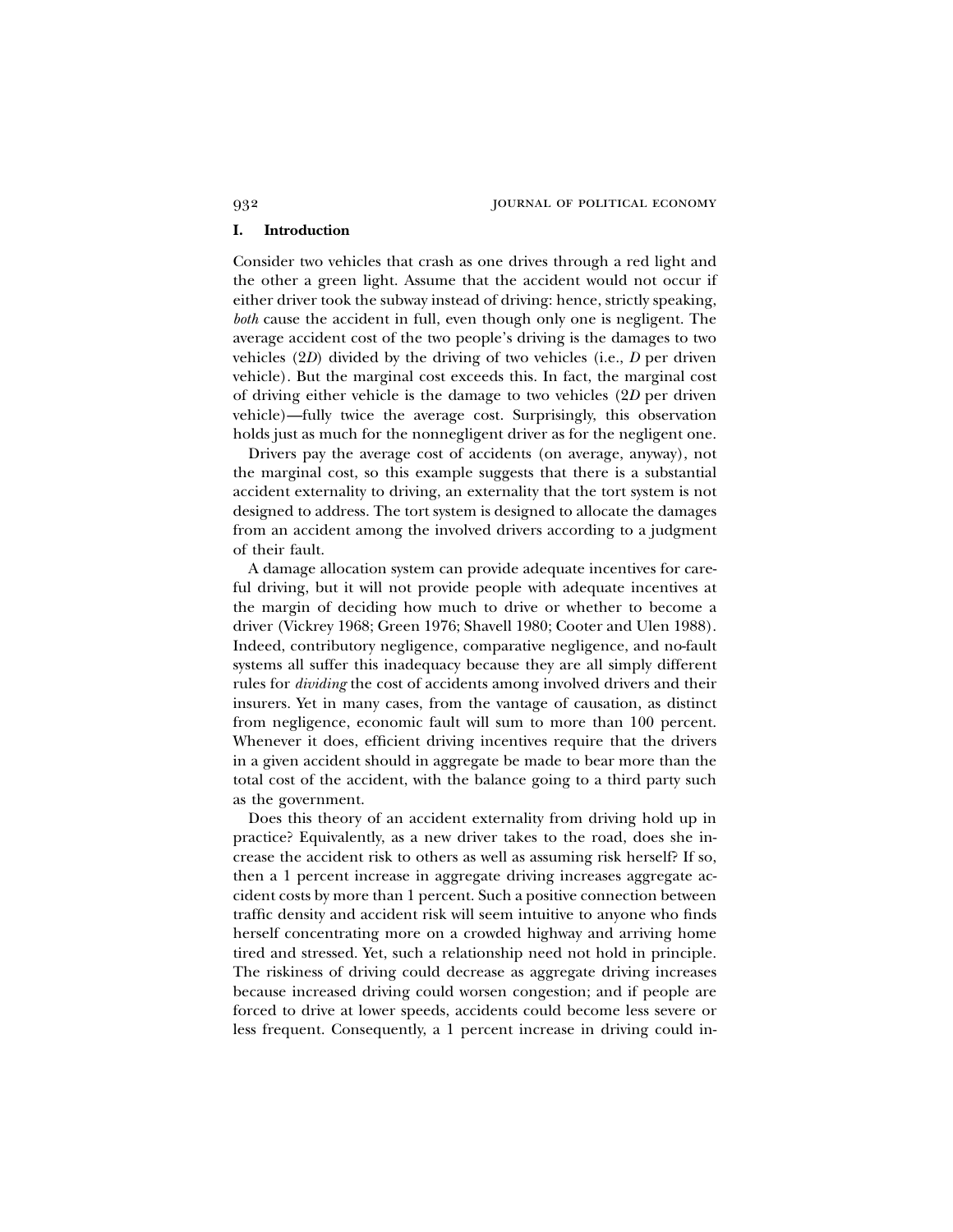crease aggregate accident costs by less than 1 percent and could even decrease those costs.

The stakes are large. During our sample period, auto accident insurance in the United States cost over \$100 billion each year, and total accident costs could have exceeded \$350 billion each year after costs that were not insured are included (National Association of Insurance Commissioners, various years; Miller, Rossman, and Viner 1991). Multivehicle accidents, which are the source of potential accident externalities, dominate these figures, accounting for over 70 percent of auto accidents. If we assume that exactly two vehicles are *necessary* for multivehicle accidents to occur, then one might expect the marginal cost of accidents to exceed the average cost by 70 percent. Put differently, one would expect aggregate accident costs to rise by 1.7 percent for every 1 percent increase in aggregate driving, corresponding to an elasticity of accident costs with respect to driving of  $1.7<sup>1</sup>$ 

Compared to its economic significance, there is relatively little empirical work gauging the size (and sign) of the accident externality from driving. Vickrey (1968), who was the first to conceptualize clearly the accident externality from the quantity of driving (as opposed to the quality of driving), cites data on two groups of California highways and finds that the group with higher traffic density has substantially higher accident rates, suggesting an elasticity of the number of crashes with respect to aggregate driving of 1.5.

A strand of transportation literature takes a similar cross-sectional approach and concentrates on the relationship between accident rates and traffic volume (average daily traffic). Although this literature does not conceptualize the problem as one of an externality, that interpretation is appropriate: Belmont (1953) and Lundy (1965), for example, compared freeways with different average traffic volume and found that accident rates increased with traffic volume; Belmont found that the total number of accidents per vehicle mile increased linearly with traffic until the traffic reached 650 vehicles per hour, after which it declined. More recently, Turner and Thomas (1986) examined various freeways in Britain and reported similar findings. This literature matches up freeways that the authors considered similar (e.g., four-lane highways) instead of doing panel analysis or using extensive controls.

Vickrey's study and these cross-sectional transportation crash studies

<sup>&</sup>lt;sup>1</sup> Suppose that the chance that a driver causes an accident is  $p$ , that with probability .3 $p$ she has a one-vehicle accident causing damage of *D*, and that with probability .7*p* she has a two-vehicle accident causing damage of *D* to each vehicle. Since by assumption she is the "but for" cause of each accident, the damages her driving causes are  $.3pD +$  $2(.7pD) = 1.7pD$ . This figure is also the marginal cost of driving per driver. The average cost of accidents per driver, however, is just *pD*. The elasticity of accident costs with respect to driving is the ratio of marginal to average cost.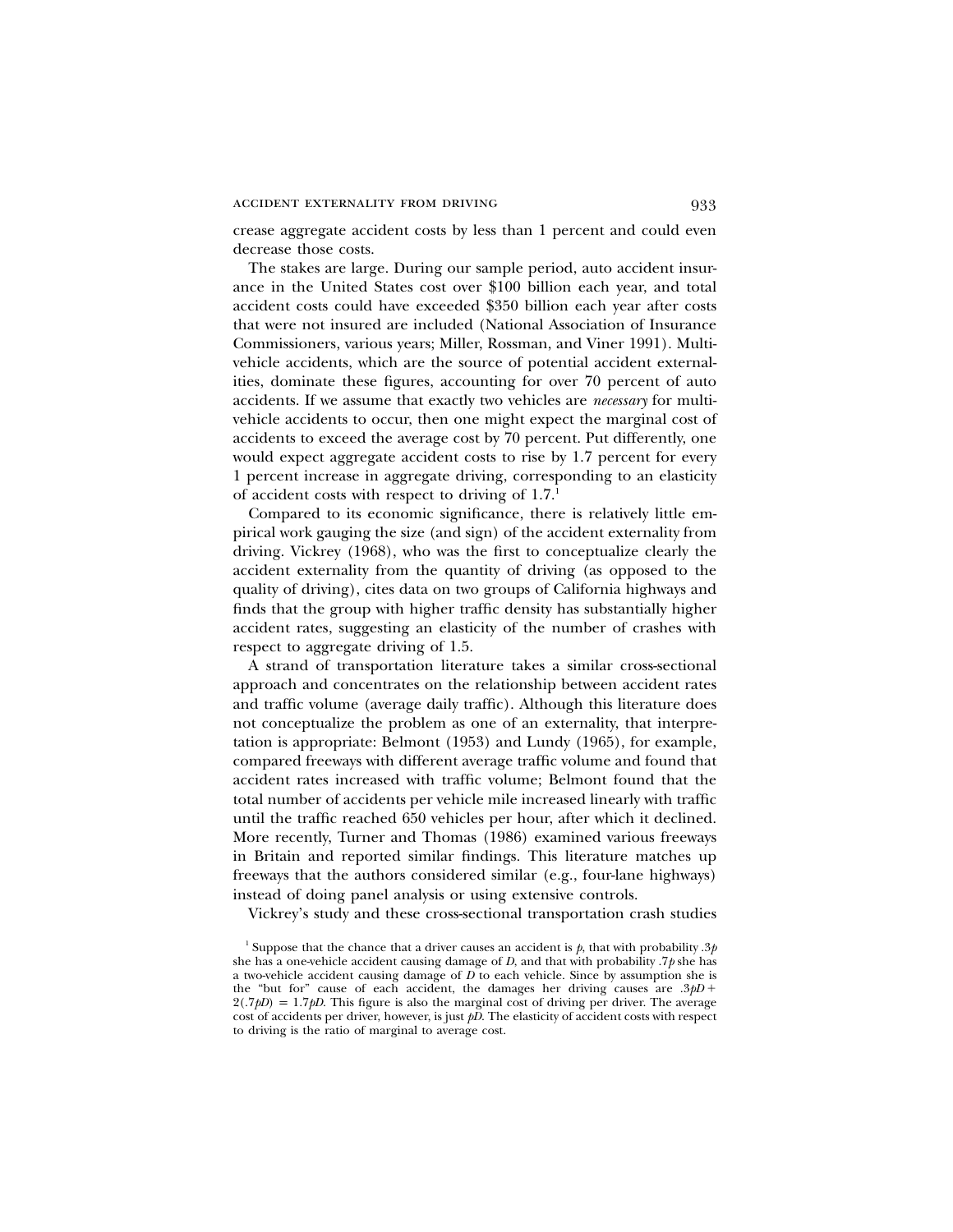share limitations. Without knowledge of the inherent safety of the roadways (roadway-specific effects), these studies could lead to biased estimates of how much traffic density increases accident rates on a given roadway. If drivers are attracted to safer roads, then high-density roads could end up with lower accident rates because the roads themselves are inherently safer, not because traffic made them so. Likewise, if road expenditures are rational, then roads with more traffic will be better planned and better built in order to yield smoother traffic flow and fewer accidents. This again suggests that a cross-sectional study could considerably understate the rise in accident risk with density on a *given* roadway; in fact our regressions will suggest just these effects. Another difficulty is that these crash studies contain no measure of accident severity: if congestion caused severity to decrease, then the accident externality would be smaller than these studies imply; in contrast, if severity increased with density (perhaps more vehicles per accident), then Vickrey (and implicitly these other studies) could dramatically understate the externalities. The "micro" nature of these studies is another limitation for most plausible policies on the state or federal level, where aggregate measures are required. One cannot, for example, know the appropriate level of a second-best corrective gasoline tax from such studies unless they are replicated across the full spectrum of roadway types and they are combined with extensive micro-level data on driving and traffic patterns (including a matrix of how drivers will shift driving among roadway risks as density changes).

This study is an attempt to provide better estimates of the size (and sign) of the aggregate accident externality from driving. To begin, we choose a dependent variable, insurer costs, that is dollar-denominated and captures both accident frequency and severity; we also analyze insurance premiums as a dependent variable. We are concerned with aggregate effects across the full spectrum of driving in a given state. Our central question is whether one person's driving increases other people's accident costs.

Figures 1 and 2 show that insurance premiums and insurer costs both tend to rise with a state's traffic density if we consider a cross section of states. These correlations suggest that there is an accident externality from driving: an extra driver increases traffic density, and according to the figures, that driver apparently increases the costs of every other driver in addition to incurring her own costs. If costs rise linearly or faster than linearly (as they appear to), this implies that the externality is higher in high-density states.

Of course, the pattern in the scatter plot could result from differences in road conditions in the high-density states. To address this we use panel data from 1987–95 on insurer costs, insurance premiums, traffic density, aggregate driving, and various control variables. Our basic strat-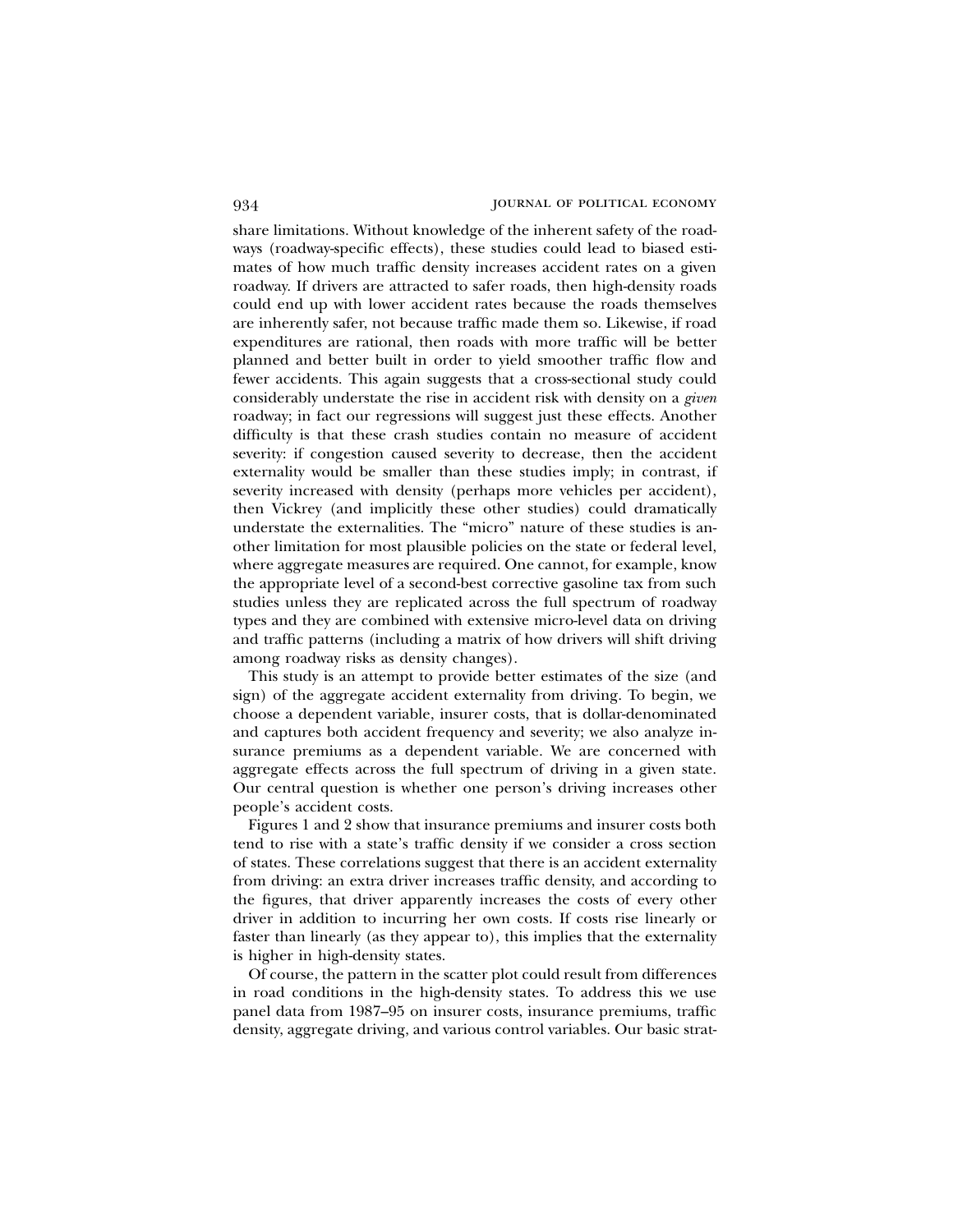

Fig. 1.—Traffic density and insurance costs (1996 dollars)



FIG. 2.—Traffic density and insurance premiums (1996 dollars)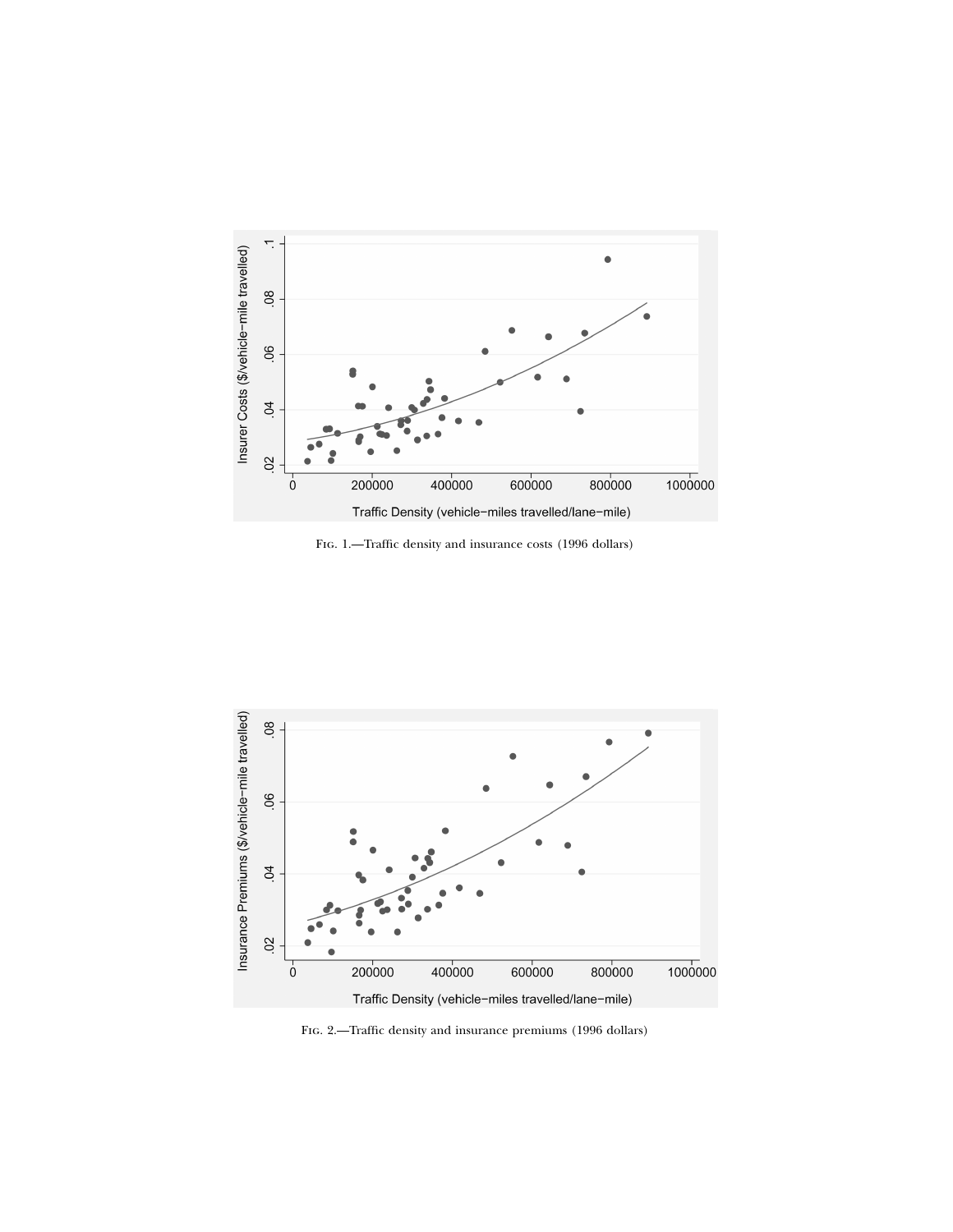egy is to estimate the extent to which an increase in traffic density in a given state increases (or decreases) average insurer costs and insurance premiums. Our regressions thereby provide a measure of the insurance externality of driving. Increases in traffic density can be caused by increases in the number of people who drive or by increases in the amount of driving each person does. To the extent that the external costs differ at these two margins, our results provide a weighted average of these two costs.

We find that traffic density increases accident costs substantially whether measured by insurer costs or insurance rates. This is robust to all our specifications; it is robust to linear and quadratic models, to instrumental variables (IV) and ordinary least squares (OLS) estimation, and to cross-section or panel data. If congestion eventually reverses this effect, it occurs only at traffic densities beyond those in our sample. Indeed, our estimates suggest that a typical extra driver raises others' insurance rates (by increasing traffic density) by the most in high–traffic density states. In California, a very high-traffic state, we estimate that a typical additional driver increases the total statewide insurance costs by \$1,725  $\pm$  \$817 to \$3,239  $\pm$  \$1,068 each year, depending on the specification. In contrast, in North Dakota, a very low-traffic state, we estimate that others' insurance costs are increased only slightly (and statistically insignificantly):  $$10 \pm $41$  each year, as shown in specification 10 of table 5 below. These estimates of accident externalities pertain only to insured accident costs and do not include the cost of injuries that are uncompensated or undercompensated by insurance, nor other accident costs such as traffic delays after accidents.

The remainder of this paper is organized as follows. Section II provides a framework for determining the extent of accident externalities. Section III discusses our data. Section IV reports our estimation results. Section V presents a state-by-state analysis of accident externalities. Finally, Section VI discusses the policy implications of our results and directions for future research.

### **II. The Framework**

Two vehicles can have an accident only if they are in proximity, and the probability of proximity will increase with traffic density. In particular, let *L* equal the total number of lane miles, *N* be the number of drivers, and *M* equal the aggregate number of miles driven by all *N* drivers in some area. Consider the risk that a given driver *i* faces. With speed held constant and under the assumption that drivers make independent decisions about where to drive, the chance that another driver is in the same location as *i* will be proportionate to the amount of driving that these other drivers do (i.e.,  $M[(N-1)/N] \approx M$ ) and inversely propor-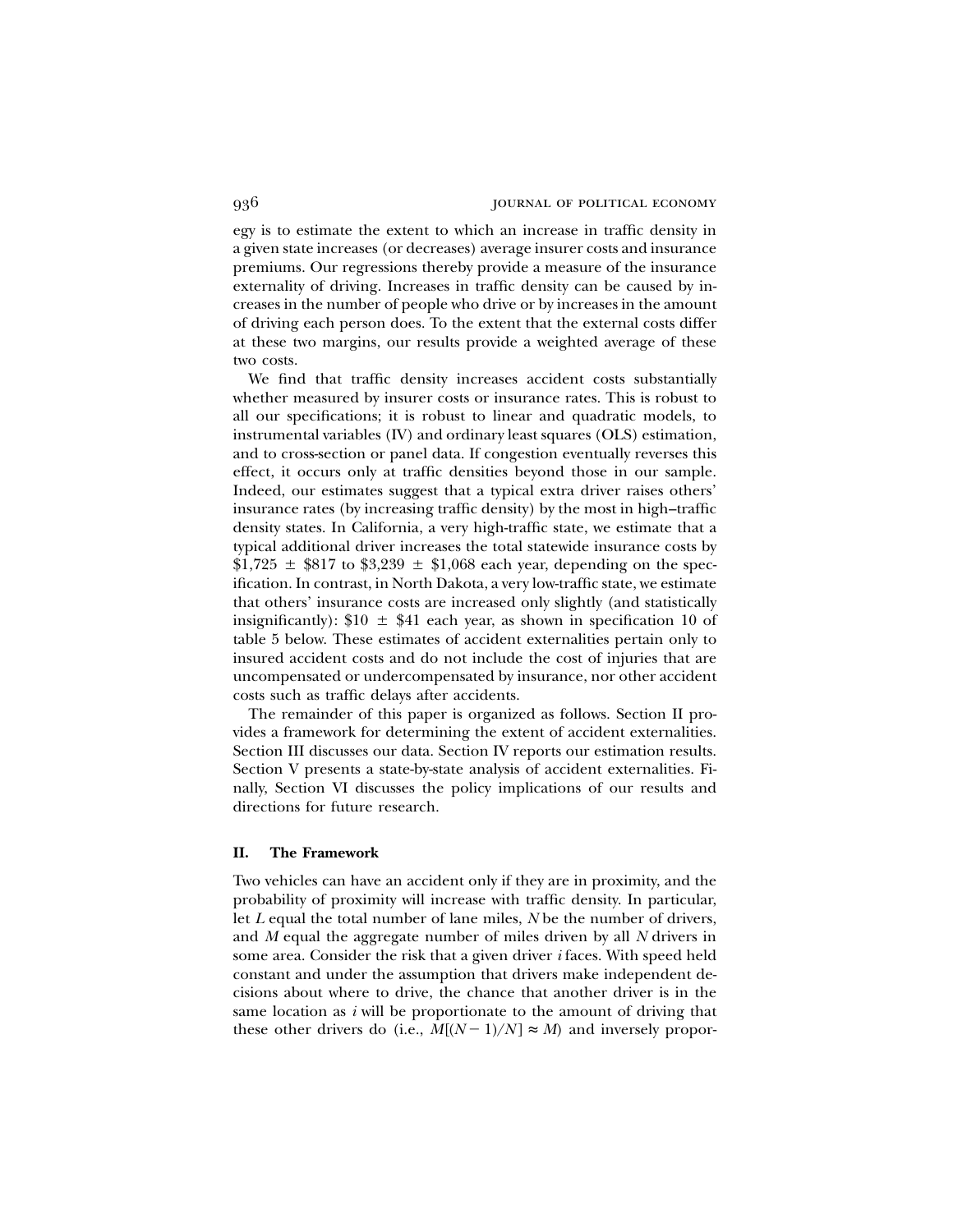tional to the amount of roadway *L* over which this driving is distributed. Hence, for large *N* the probability of colocation will be proportionate to  $M/L$ , which we will call the traffic density  $D \equiv M/L$ . Intuitively, the more other cars are on the road, the greater the chance that they will be near me when I drive. If we assume that the probability or severity of accidents *conditional on colocation* does not depend on the traffic density, then the expected rate *r* at which a representative driver-vehicle pair such as *i* bears accident costs would be affine in traffic density:

$$
r = c_1 + c_2 \frac{M}{L} = c_1 + c_2 D. \tag{1}
$$

The intercept,  $c_1$ , represents the expected rate at which a driver incurs a cost from one-vehicle accidents, and the second term,  $c_2D$ , represents the expected cost of two-vehicle accidents.<sup>2</sup> Under the assumption that a vehicle's annual driving is not a function of traffic density, one can interpret *r* as the annual insurance cost associated with a representative vehicle. Some of our specifications do so. We will also estimate a model that abandons the assumption that driving quantity is independent of traffic density. To do so, we will normalize accident costs by vehicle miles driven instead of by the number of vehicles.

If we extend the model of equation (1) to consider accidents in which the proximity of three vehicles is required, we have

$$
r = c_1 + c_2 D + c_3 D^2,
$$
 (2)

where the quadratic term accounts for the likelihood that two other vehicles are in the same location at the same time. Equations (1) and (2) are the two basic equations that we estimate.

The coefficients do not need to be interpreted as corresponding to one- and two-vehicle accidents. Equations (1) and (2) can alternatively be viewed as a reduced-form model of accidents that accounts for the possibility that risk depends on traffic density. In principle, the coefficients  $c_1$ ,  $c_2$ , and  $c_3$  need not be positive: as pointed out earlier, it is possible that the probability/severity of a multivehicle accident could begin to fall at high traffic densities because traffic will slow down.

An average person pays the average accident cost *r* either by paying

 $2$  Levitt and Porter (2001), in a similar model, estimate the relative crash risk of drunk drivers using data on two-car crashes. Their model predicts that the number of accidents involving two drunk drivers increases quadratically in the number of drunk drivers, whereas the number involving a drunk driver and a sober driver has a linear relationship with both the number of drunk drivers and the number of sober drivers. In fact, it is this nonlinearity that allows them to identify the relative crash risk separately from relative risk exposure. The Levitt-Porter nonlinearity corresponds with  $c_2 > 0$  and with a negative accident externality. If one multiplies eq. (1) by the number of drivers,  $N = M/\bar{m}$ , where  $\bar{m}$  is the miles driven per driver, one gets an equation for the total societal cost of accidents that is quadratic in *M* or *N* much as in Levitt and Porter's study.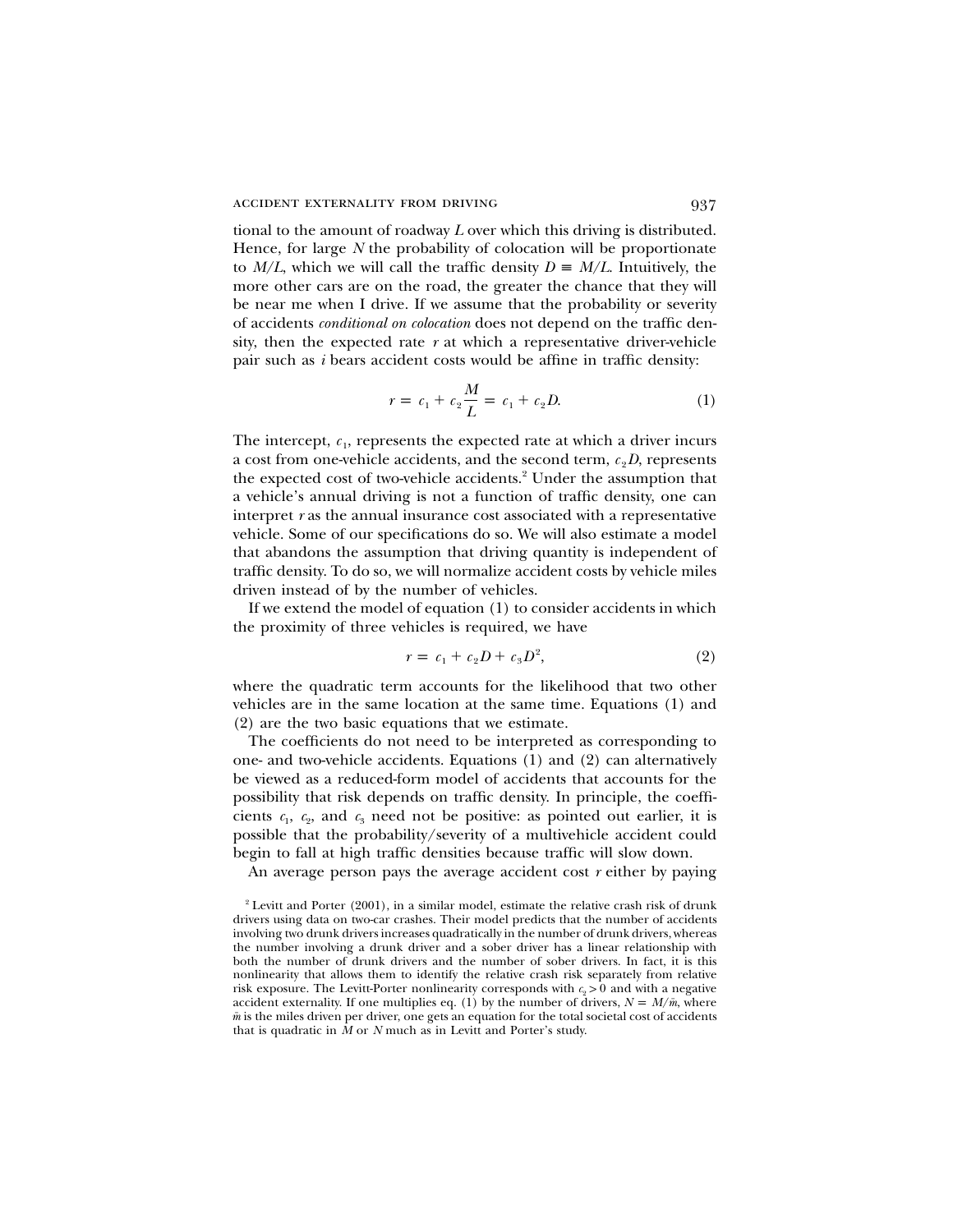an insurance premium or by bearing accident risk. The accident externality from driving results (if  $c_2$  is assumed to be positive) because a driver increases traffic density and thereby increases accident risks and costs for other drivers. Although the increase in *D* from a single driver will affect *r* only minutely, when multiplied by all the drivers who must pay *r*, the effect could be substantial. The driver does not pay under any of the existing tort systems for exerting this externality.

If there are *N* vehicle/driver pairs in the region under consideration (a state in our data), then the external cost is

external marginal cost per mile of driving =  $(N-1) \left( \frac{dr}{dM} \right)$  $=(N-1)\left(\frac{c_2}{L}+2c_3\frac{M}{L^2}\right).$ (3)

An average driver/vehicle pair drives  $\bar{m} = M/N$  miles per year, and hence we have

external marginal cost per vehicle 
$$
\approx \bar{m}(N-1) \frac{dr}{dM}
$$
  
 $\approx c_2 D + 2c_3 D^2.$  (4)

The first approximation holds since any single driver contributes very little to overall traffic density so that the marginal cost given by equation (3) is a good approximation of the cost of each of the  $\bar{m}$  miles she drives; the second approximation holds when *N* is large because then  $N/(N-1) \approx 1$  so that  $\bar{m}(N-1) \approx M$ .

The interpretation of these externalities is simple. If someone stops driving or reduces her driving, then not only does she suffer lower accident losses, but other drivers who would otherwise have gotten into accidents with her suffer lower accident losses as well.

In this model of accident externalities, all drivers are equally proficient. In reality, some people are no doubt more dangerous drivers than others, and so the size of the externality will vary across drivers. Our regression estimates pertain to the marginal external cost of a typical or average driver. The main implication of driver heterogeneity is that the potential benefit from a Pigouvian tax that accounts for this heterogeneity exceeds what one would derive from this paper's estimates.

## **III. Data**

We have constructed a panel data set with aggregate observations by state (*s*) and by year (*t*) for 1987–95. Table 1 provides summary statistics.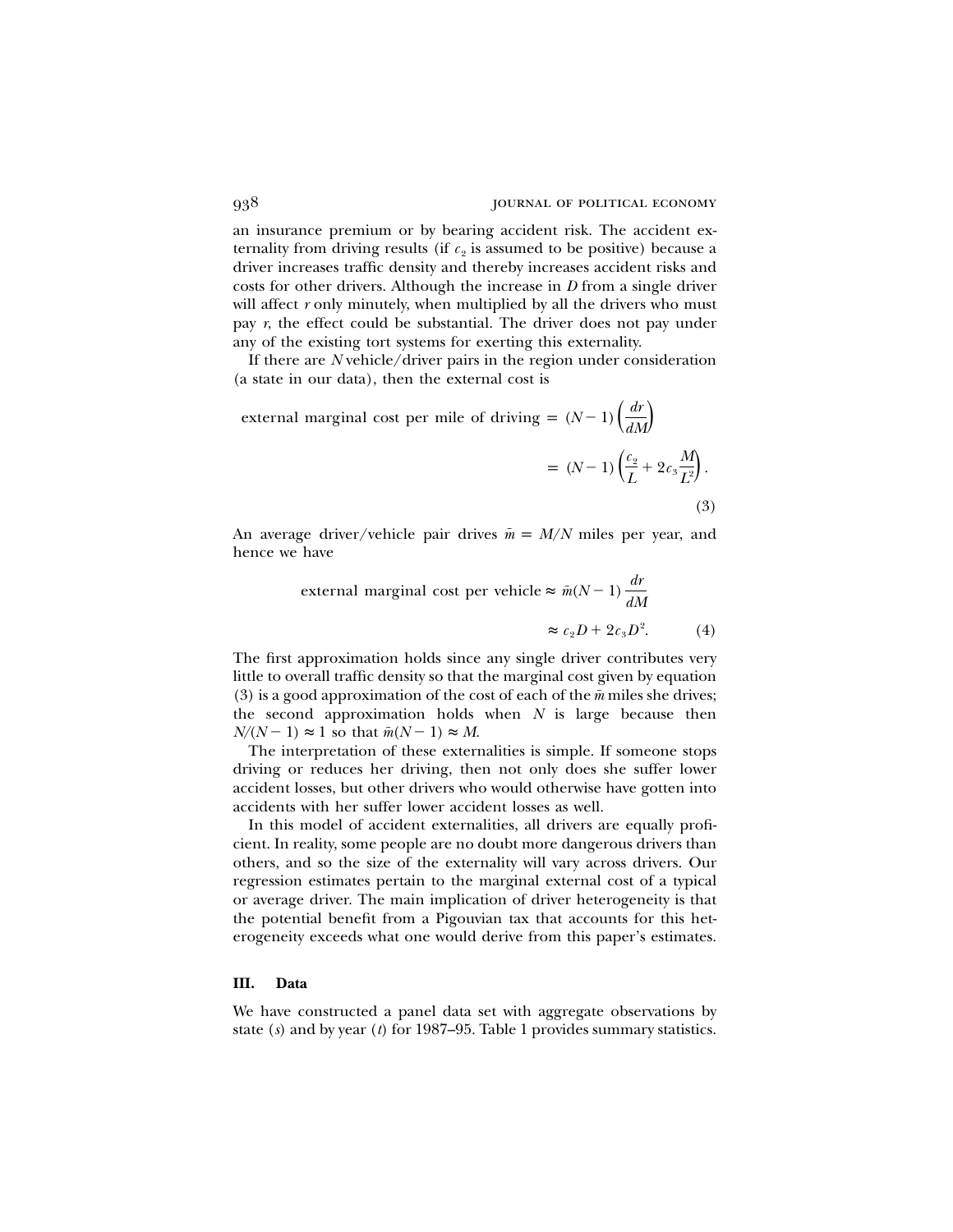| TABLE 1            |
|--------------------|
| Summary Statistics |

|                                                         |         | 1987                  |         | 1995                  |
|---------------------------------------------------------|---------|-----------------------|---------|-----------------------|
| <b>VARIABLE</b>                                         | Mean    | Standard<br>Deviation | Mean    | Standard<br>Deviation |
| Insurance premiums, $r$                                 |         |                       |         |                       |
| (\$/insured car-year)                                   | 522     | 139                   | 619     | 161                   |
| Traffic density, $D = M/L$<br>(vehicle-miles/lane-mile- |         |                       |         |                       |
| year)                                                   | 264,734 | 193,298               | 319,339 | 207,067               |
| Estimated insurer costs, $\tilde{r}$ (\$/               |         |                       |         |                       |
| car-year)                                               | 488     | 148                   | 618     | 151                   |
| Malt alcohol beverages per                              |         |                       |         |                       |
| capita (gallons/person-year)                            | 23.95   | 4.17                  | 22.60   | 3.64                  |
| Real gross state product per                            |         |                       |         |                       |
| capita (\$/person-year)                                 | 23,590  | 5,322                 | 26,898  | 4,471                 |
| % young male population                                 | 8.1     | n/a                   | 7.2     | n/a                   |
| Hospital cost (\$/patient-day)                          | 620     | 138                   | 936     | 220                   |
| Precipitation (inches/year)                             | 33.17   | 14.37                 | 34.4    | 14.9                  |
| Snowfall (inches/year)                                  | 25.33   | 24.46                 | 36.69   | 35.92                 |
| % no-fault                                              | 28      | n/a                   | 26      | n/a                   |
| % add-on                                                | 18      | n/a                   | 18      | n/a                   |

Note.—All dollar values are real 1996 dollars deflated with the fixed-weighted gross domestic product deflator.

One of our measures for accident cost is the average state insurance rates per vehicle,  $r_{\rm o}$ , for the sum of collision and liability coverages (we exclude comprehensive coverage for fire and theft). The National Association of Insurance Commissioners provides separately total statewide dollar premiums and car-years for liability and collision coverages for private passenger vehicles. We adjust these figures to account for commercial premiums by multiplying by 1.14 (Insurance Information Institute 1998, 22) and construct average liability and collision premiums. Our measure,  $r_{sp}$  is the sum of the average liability premium and the average collision premium in a state in a given year, after adjusting for inflation. Our second accident cost measure is an insurer cost series that we construct from loss cost data collected by the Insurance Research Council. The loss cost data series,  $LC<sub>sp</sub>$  represents the average amount of payouts per year per insured car for bodily injury, property damage, and personal injury protection from claims paid by insurers to accident victims. Loss costs  $LC<sub>s</sub>$  are substantially smaller than average premium  $r_{st}$  for three reasons. First, nonpayout expenses such as salary expense and returns to capital are excluded. Second, several types of coverage categories such as collision, uninsured motorist, underinsured motorist, and medical payments are excluded. Third, only the payouts of selected companies that represent 60 percent of the industry are reported. Despite its lack of comprehensiveness, this loss cost data series has one feature that is valuable for our study. It is a direct measure of accident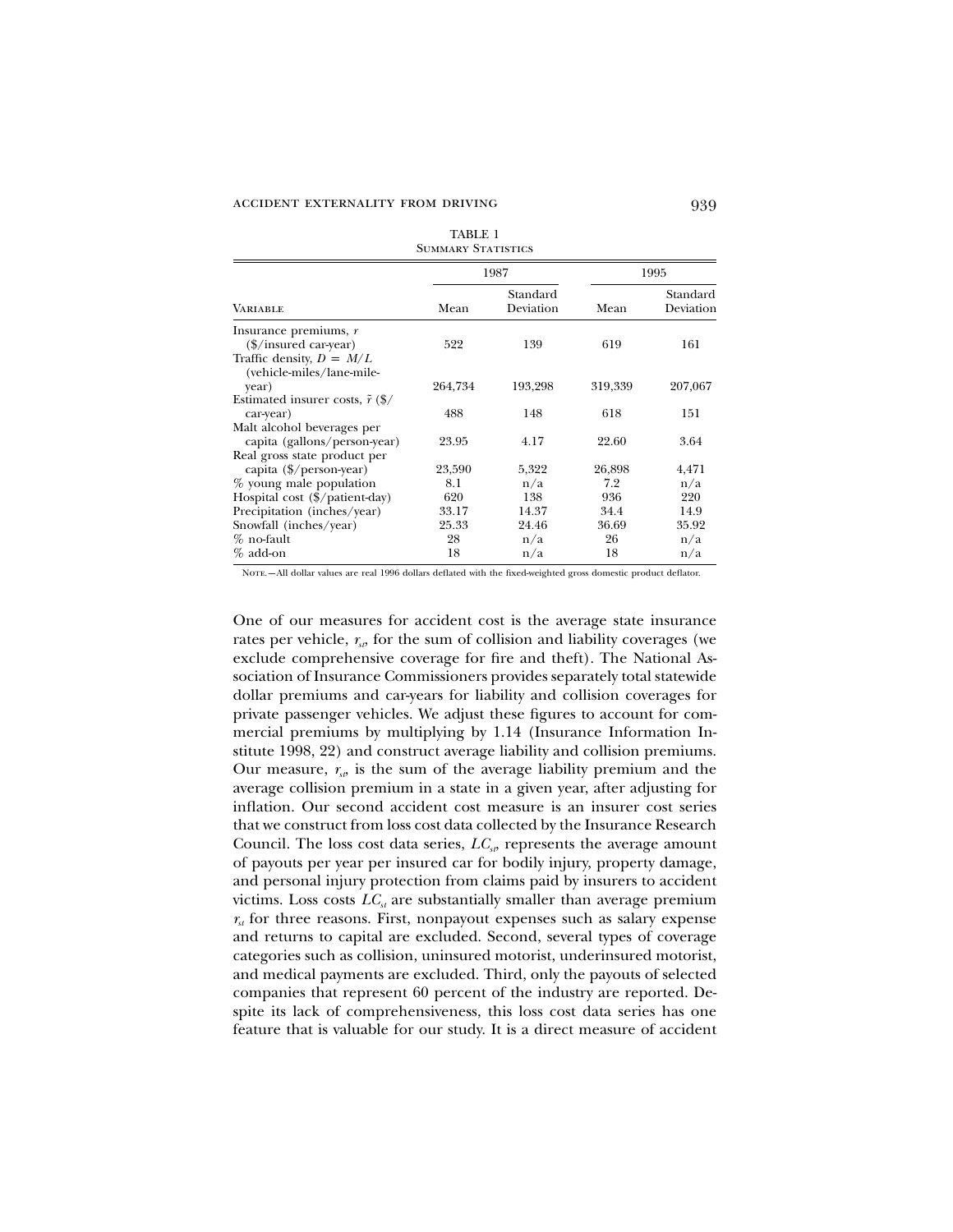costs, and therefore we would expect it to respond to changes in driving and traffic density without the lags that insurance premiums might be subject to, to the extent that such changes in traffic density were unpredictable to the insurance companies. We therefore "gross up" loss costs in order to make them comparable in magnitude to premiums by constructing an insurer cost series as follows:

$$
\tilde{r}_{st} = LC_{st} \frac{\sum_{i} r_{si}}{\sum_{i} LC_{si}}.
$$

This series roughly represents what premiums would have been had companies known their loss costs in advance.

Both premium and insurer cost data have the advantage over crash data that they are dollar-denominated and therefore reflect both crash frequency and crash severity. This feature is important because the number of cars per accident (and hence crash severity) could increase as people drive more and traffic density increases. The average cost for both collision and liability insurance across all states in 1996 was \$619 per vehicle, a substantial figure that represented roughly 2 percent of gross product per capita. Average insurance rates vary substantially among states: in New Jersey, for example, the average 1996 cost is \$1,091 per insured car-year, whereas in North Dakota the cost is \$363 per insured car-year.

Our main explanatory variable is traffic density  $(D_{st} = M_{st}/L_{st})$ , where  $M_{\rm d}$  is the total vehicle miles traveled and  $L_{\rm d}$  is the total lane miles. Data on vehicle miles traveled and lane miles come from various years of *Highway Statistics*, published by the U.S. Department of Transportation, Federal Highway Administration. The units for traffic density are vehicles per lane-year and can be understood as the number of vehicles crossing a given point on a typical lane of road over a one-year period. The vehicle miles traveled data are collected using methods that involve both statistical sampling with road counters and driving models.

We are concerned that the mileage data may have measurement error and that the year-to-year changes in *M* on which we base our estimates could therefore have substantial measurement errors. To correct for possible measurement errors, we instrument density in several specifications with the number of registered vehicles and with the number of licensed drivers (both from *Highway Statistics*). Although these variables may also have measurement error, vehicle mile data are based primarily on road count data and gasoline consumption (not on registered vehicles and licensed drivers), so it seems safe to assume that these errors are orthogonal.

Traffic density, like premiums, varies substantially both among states and over time. In addition to traffic density, we introduce several control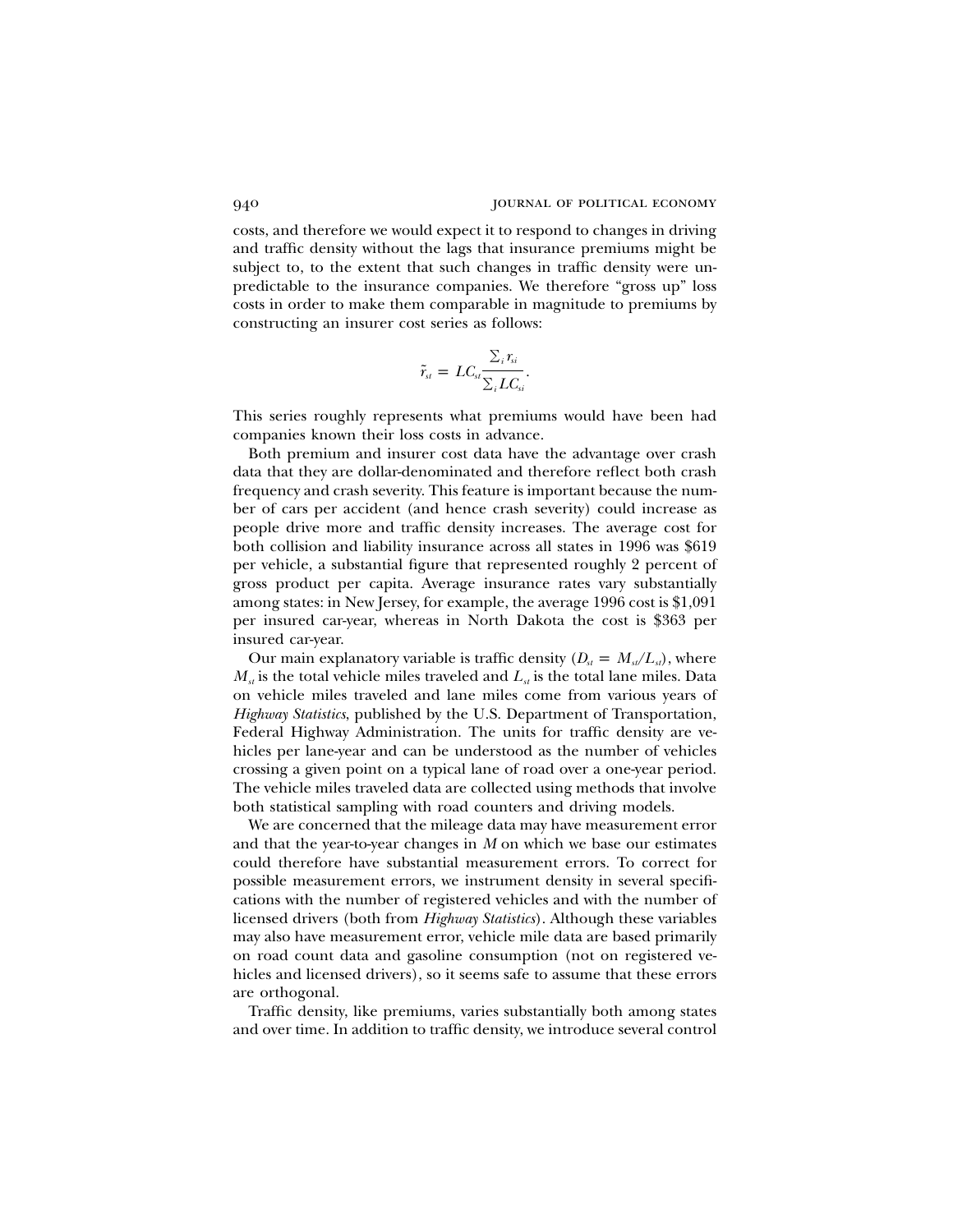variables that seem likely to affect insurance costs: state and time fixed effects; state-liability fixed effects (tort, add-on, and no-fault); $3$  malt alcohol beverage consumption per capita; average cost of community hospitals per patient per day; percentage of male population that is between 15 and 24 years old; real gross state product per capita; yearly rainfall; and yearly snowfall.<sup>4</sup> All dollar figures are converted to 1996 real dollars.

We introduce real gross state product per capita as a control variable because it is likely to both be correlated with density and directly affect insurance premiums. More affluent people tend to drive more, which will create a density correlation. And more affluent people can afford safer cars (e.g., cars with air bags), which could reduce insurance premiums; on the other hand, they may tend to buy more expensive cars and have higher lost wages when injured, which would increase premiums. If we do not control for this, then we could get a relationship between traffic density and premiums that did not reflect a true driving externality. We introduce malt alcohol consumption per capita because accident risk might be sensitive to alcohol consumption: 57.3 percent of accident fatalities in 1982 and 40.9 percent in 1996 were alcoholrelated. We include the percentage of 15–24-year-old males because the accident involvement rate for male licensed drivers under 25 was 15 percent per year, whereas it was only 7 percent for older male drivers (U.S. Department of Transportation 1996, tables 13, 59). We use hospital costs as another control variable since higher hospital costs in certain states would increase insurance costs and hence insurance premiums there. Finally, we incorporate precipitation and snowfall since weather conditions in a given state could affect accident risk and could correlate with the driving decision.

# **IV. Estimation**

Here, we estimate 11 specifications of equations (1) and (2) and report them in tables 2 and 3. As a preliminary attempt to estimate the impact

<sup>3</sup> Data come from Insurance Research Council (1995). In states with traditional tort systems, accident victims can sue a negligent driver and recover damages. Injured parties in no-fault jurisdictions depend primarily on first-party insurance coverage because these jurisdictions limit the right to sue, usually requiring that either a monetary threshold or a "verbal" threshold be surpassed before a suit is permitted. Add-on states require auto insurers to offer first-party personal injury protection coverage, as in no-fault states, without restricting the right to sue.

<sup>4</sup> Data for these variables come from various years of the *Brewer's Almanac*, published by the U.S. Brewers' Association; *Statistical Abstract of the United States*; *Census of Population*; *Regional Statistics* from the Bureau of Economic Analysis; and Wood (1999). For measures of precipitation and snowfall, we use data from the largest city/metropolitan area available in each state.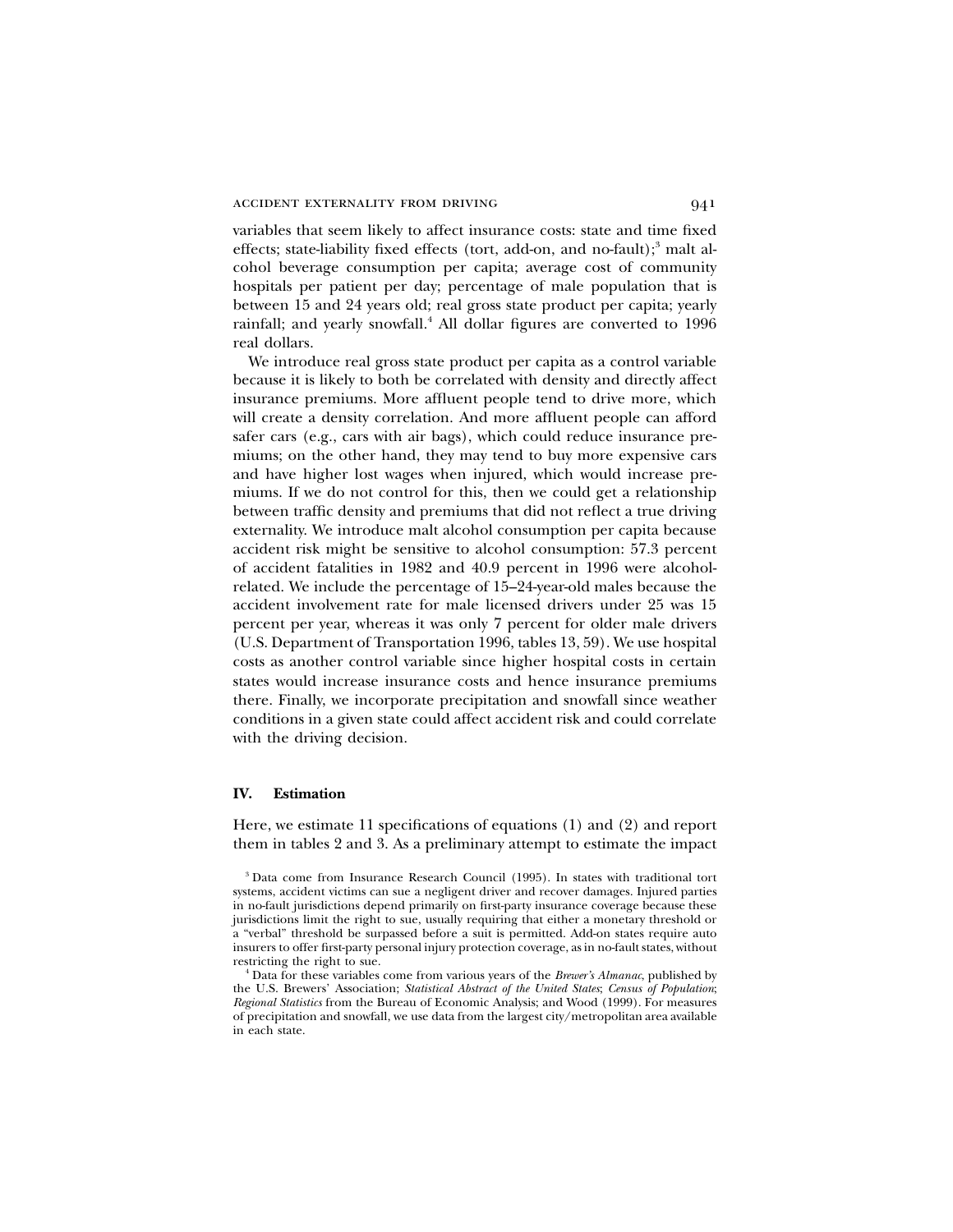|                                         |            | <b>DEPENDENT VARIABLE: INSURER</b><br>COSTS PER VEHICLE, $\tilde{r}$ |                     |            | <b>DEPENDENT VARIABLE:</b><br><b>INSURANCE PREMIUMS</b><br>PER VEHICLE, r |
|-----------------------------------------|------------|----------------------------------------------------------------------|---------------------|------------|---------------------------------------------------------------------------|
|                                         | OLS (1995) |                                                                      |                     |            |                                                                           |
|                                         | Only)      | <b>OLS</b>                                                           | IV                  | <b>OLS</b> | IV                                                                        |
| <b>REGRESSOR</b>                        | (1)        | (2)                                                                  | (3)                 | (4)        | (5)                                                                       |
| Traffic density, D                      | $.00042**$ | .00058**                                                             | $.0019**$           | $.00036**$ | $.0014**$                                                                 |
|                                         | (.00009)   | (.00029)                                                             | (.0009)             | (.00018)   | (.00067)                                                                  |
| State dummy<br>variables                | No         | Yes                                                                  | Yes                 | Yes        | Yes                                                                       |
| Time dummy<br>variables                 | No         | <b>Yes</b>                                                           | <b>Yes</b>          | <b>Yes</b> | <b>Yes</b>                                                                |
| Malt alcohol bever-                     | 8.80*      | $-2.04$                                                              | .43                 | .79        | 2.80                                                                      |
| ages per capita                         | (4.54)     | (5.63)                                                               | (5.87)              | (2.44)     | (2.99)                                                                    |
| Real gross product                      | 6,535.20*  | 5,373.50                                                             | 2,224.50            | 2,463.41   | $-113.00$                                                                 |
| per capita                              | (3,779.90) | (3,985.50)                                                           | (4,866.50)          | (2,388.40) | (3,245.50)                                                                |
| Hospital cost                           | $.16***$   | $-.30**$                                                             | $-.40**$            | .02        | $-.05$                                                                    |
|                                         | (.08)      | (.12)                                                                | (.15)               | (.05)      | (.07)                                                                     |
| % young male                            | 30.99      | $-4.98$                                                              | $-.75$              | 8.18       | 11.64                                                                     |
| population                              | (27.83)    | (14.52)                                                              | (14.92)             | (8.13)     | (9.45)                                                                    |
| Precipitation                           | 1.90**     | .10                                                                  | .06                 | $-.49*$    | $-.53*$                                                                   |
|                                         | (.92)      | (.36)                                                                | (.37)               | (.29)      | (.33)                                                                     |
| Snowfall                                | .32        | .01                                                                  | $-.07$              | $-.12$     | $-.19$                                                                    |
|                                         | (.41)      | (.22)                                                                | (.23)               | (.12)      | (.14)                                                                     |
| No-fault                                | 95.02**    | 150.11**                                                             | 175.07**            | 95.87**    | 116.29**                                                                  |
|                                         | (32.08)    | (17.04)                                                              | (28.06)             | (8.80)     | (18.40)                                                                   |
| Add-on                                  | $-1.35$    | 210.06**                                                             | 251.52**            | 139.60**   | 173.52**                                                                  |
|                                         | (37.59)    | (51.66)                                                              | (58.46)             | (39.48)    | (43.74)                                                                   |
| $R^2$                                   | .73        | .92                                                                  | .91                 | .97        | .96                                                                       |
| Durbin-Wu-Haus-                         |            |                                                                      |                     |            |                                                                           |
| man test                                |            |                                                                      | $\chi^2(1) = 13.42$ |            | $\chi^2(1) = 24.96$                                                       |
| $H_0$ : Traffic density is<br>exogenous |            |                                                                      | $p$ -value = .00    |            | $\n  p-value = .00\n$                                                     |
| Hansen's <i>J</i> -statistic            |            |                                                                      | $\chi^2(1) = 1.17$  |            | $x^2(1) = .16$                                                            |
| for overidentify-<br>ing restrictions   |            |                                                                      | $p$ -value = .28    |            | $p$ value = .69                                                           |

TABLE 2 Linear Insurance Rate Model, 1987–95

Nore.—Newey-West standard errors that account for heteroskedasticity and autocorrelation are reported in paren-<br>theses below coefficients. IV uses as instruments registered vehicles per lane mile, licensed drivers per lane

of traffic density on insurance rates, motivated by figure 1, we run the following cross-sectional regression with 1995 data:

$$
\tilde{r}_s = c_1 + c_2 D_s + \mathbf{b} \cdot \mathbf{x}_s + \epsilon_s, \tag{5}
$$

where  $x_s$  represents our control variables. This regression yields an estimate of  $\hat{c}_2 = 4.2 \times 10^{-04} \pm 0.9 \times 10^{-04}$ , as reported in column 1 of table 2. (Throughout, we report point estimates followed by " $\pm$ " one standard deviation, where the standard errors are corrected for hetero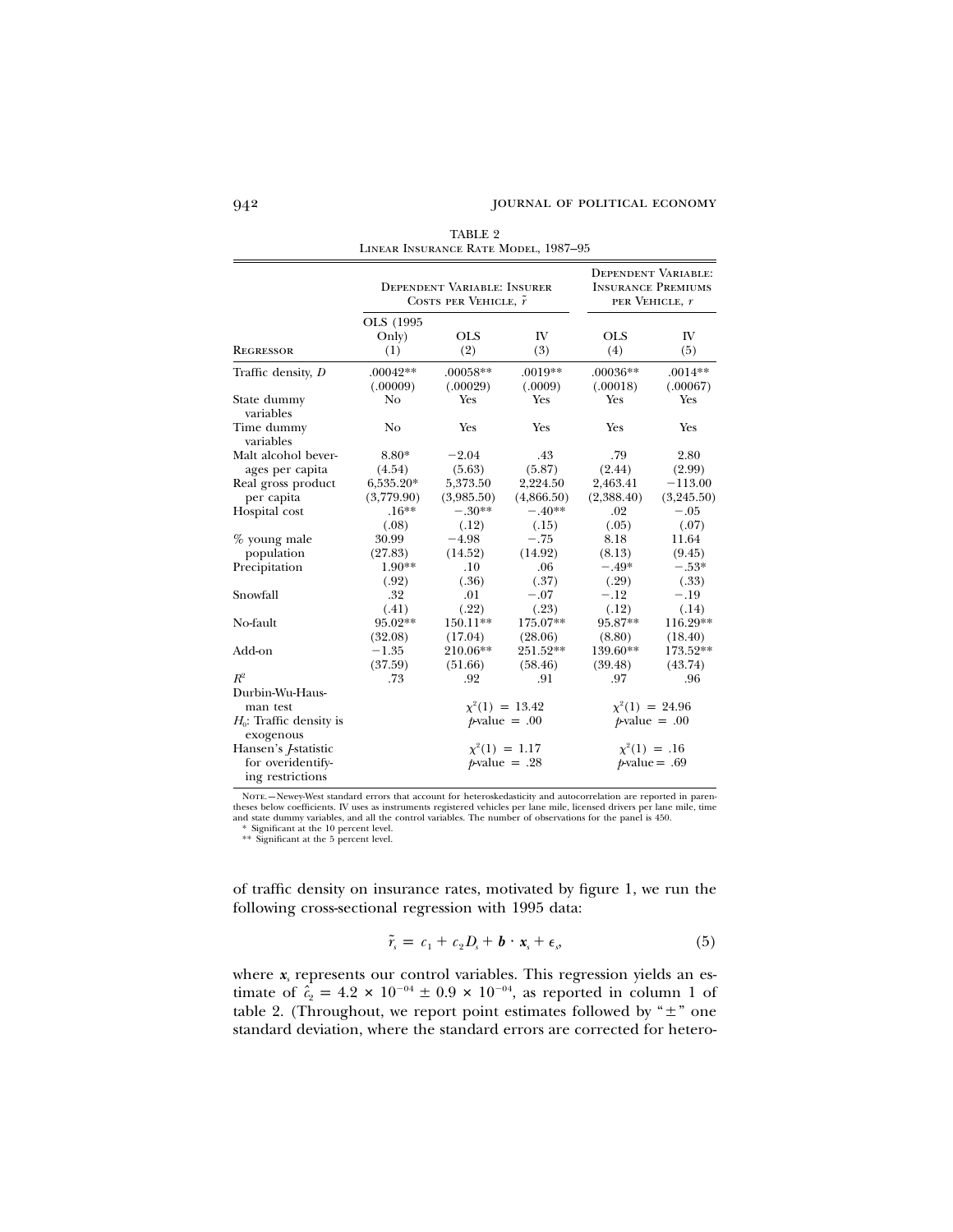skedasticity and autocorrelation using the method of Newey and West [1987].)

These cross-sectional results do not account for the potential correlation of state-specific factors (such as road conditions) with traffic density. In particular, states with high accident costs would rationally spend money to make roads safer. Since this effect will work to offset the impact of traffic density, we would expect a cross-sectional regression to understate the effect of density holding other factors constant. Moreover, downward biases result if states switch to liability systems that insure a smaller percentage of losses in reaction to high insurance costs.

To address this possibility we identify density effects from within-state changes in density, using panel data to estimate the following model:

$$
\tilde{r}_{st} = \alpha_s + \gamma_t + c_1 + c_2 D_{st} + \boldsymbol{b} \cdot \boldsymbol{x}_s + \epsilon_{st}.
$$
\n(6)

This specification includes state fixed effects  $\alpha_s$  and time fixed effects  $\gamma_{\scriptscriptstyle \rho}$  so that our identification of the estimated effect of increases in traffic density comes from comparing changes in traffic density to changes in aggregate insurer cost in a given state, controlling for overall time trends. Including time fixed effects controls for technological change such as the introduction of air bags or other shocks that hit states relatively equally. As expected and as reported in column 2 of table 2, this specification yields larger estimates than the pure cross-sectional regressions in specification 1. Specification 2 has a density coefficient of 5.8  $\times$  10<sup>-04</sup>  $\pm$  2.9  $\times$  10<sup>-04</sup> compared with 4.2  $\times$  10<sup>-04</sup>  $\pm$  0.9  $\times$  10<sup>-04</sup> in specification 1.

Measurement errors in the vehicle miles traveled variable *M* could bias the traffic density coefficient toward zero in both specifications 1 and 2. Therefore, we also perform IV estimation using licensed drivers per lane mile and registered vehicles per lane mile as instruments for traffic density. As justified above in Section III, we assume that any measurement error in these variables is uncorrelated with errors in measuring traffic density. These variables do not enter our accident model directly because licensed drivers and vehicles by themselves get into (almost) no accidents. A licensed driver can increase the accident rate of others *only* to the extent that she drives, and vehicles, only to the extent that they are driven; hence only through *M*. On the other hand, these variables seem likely to be highly correlated with traffic density; in fact they are both positively correlated and jointly and individually highly significant as seen in column 1 of table 4, which gives our first-stage regressions. Column 1 in table 4 reports the first-stage regression for our linear model represented in equation (1). We reject the null hypothesis that the instruments are jointly statistically insignificant with a *p*-value of 0.00.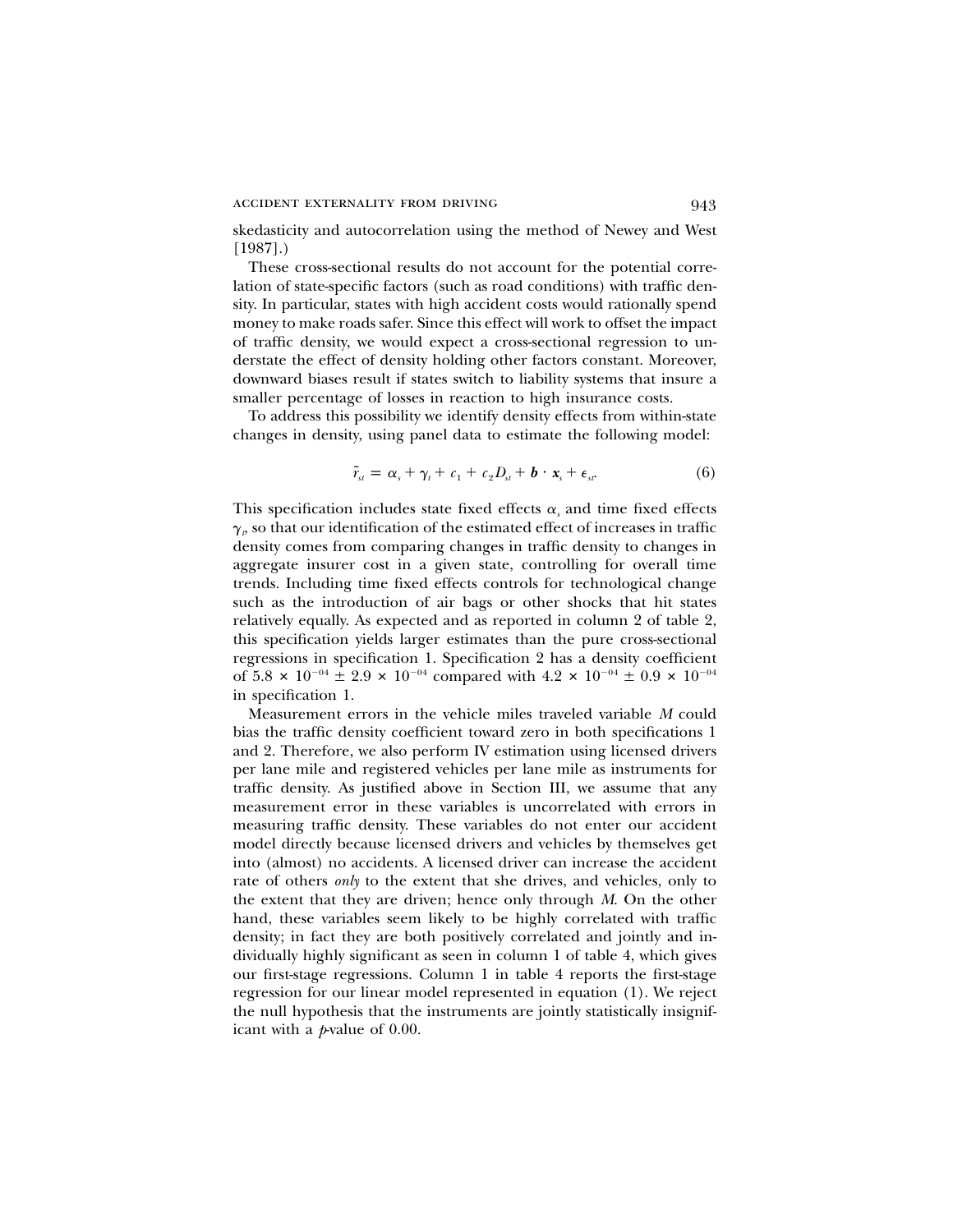|                                               |                                                       | TABLE 3                                |                                                          |                                            |                                                                     |                                                                                  |
|-----------------------------------------------|-------------------------------------------------------|----------------------------------------|----------------------------------------------------------|--------------------------------------------|---------------------------------------------------------------------|----------------------------------------------------------------------------------|
|                                               |                                                       |                                        | QUADRATIC INSURANCE RATE MODEL, 1987-95                  |                                            |                                                                     |                                                                                  |
|                                               | SURER COSTS PER VEHICLE, 7<br>DEPENDENT VARIABLE: IN- |                                        | DEPENDENT VARIABLE: INSUR-<br>ANCE PREMIUMS PER VEHICLE. |                                            | MILE DRIVEN<br><b>EPENDENT</b><br>COSTS PER<br>VARIABLE:<br>INSURER | PREMIUMS PER<br><b>MILE DRIVEN</b><br><b>INSURANCE</b><br>DEPENDENT<br>VARIABLE: |
| <b>REGRESSOR</b>                              | <b>CTO</b><br>$\widehat{\circ}$                       |                                        | $\circledast$                                            | ම                                          | (10)                                                                |                                                                                  |
| Traffic density, D                            | $-0.00040$                                            | $-.00098$                              | $-.00057$                                                | $-.0011**$                                 | $1.09E - 07$                                                        | $-3.81E - 08$                                                                    |
|                                               | $.05E - 09*$<br>$(6.49E - 10)$<br>(.0006)             | 2.51E-09**<br>$(7.38E - 10)$<br>(6000. | $9.94E-10^{***}$<br>$(4.24E - 10)$<br>(.0004)            | $0.19E - 09***$<br>$(6.13E - 10)$<br>.0005 | $2.22E - 13***$<br>$7.39E - 08$<br>$(8.39E - 14)$                   | $1.79E - 13***$<br>$(5.65E - 08)$<br>$(6.18E - 14)$                              |
| Time dummy variables<br>State dummy variables | Yes<br>Yes                                            | Yes<br>Yes                             | Yes<br>Yes                                               | Yes<br>Yes                                 | Yes<br>Yes                                                          | Yes<br>Yes                                                                       |
| Malt alcohol beverage per capita              | (5.88)<br>$-1.84$                                     | (6.43)<br>$-0.06$                      | (2.60)<br><b>L6</b>                                      | (3.30)<br>2.40                             | .00016<br>.0004)                                                    | $00057*$<br>.0003)                                                               |

1987-95 TABLE 3<br><sup>8</sup> Mange Rate Mode TABLE 3  $\mathbf{r}$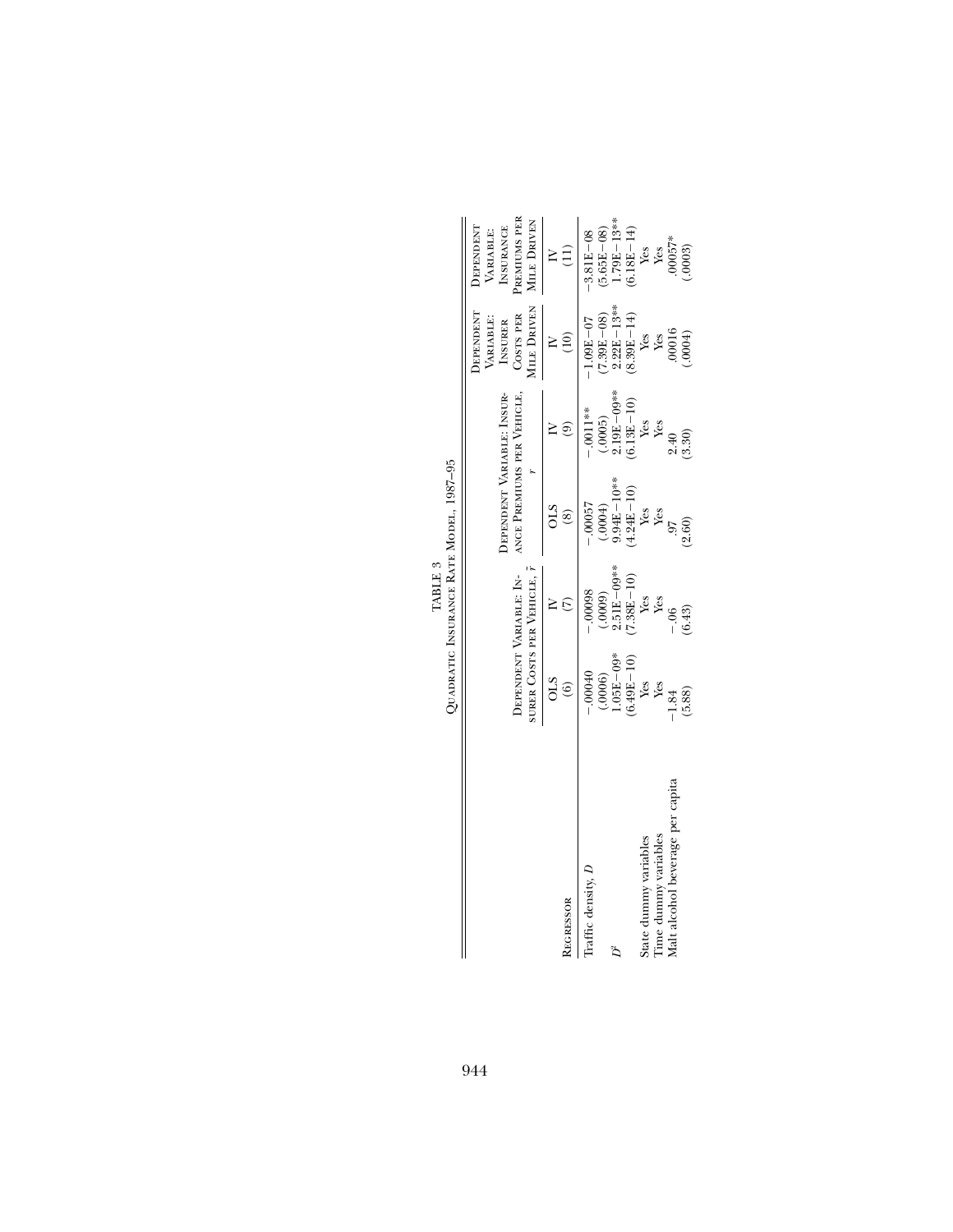| Real gross product per capita                                                                                                                                                        |                                                            | 4,713                                        |                                                                                  |                             |                                           | $-43*$                                   |
|--------------------------------------------------------------------------------------------------------------------------------------------------------------------------------------|------------------------------------------------------------|----------------------------------------------|----------------------------------------------------------------------------------|-----------------------------|-------------------------------------------|------------------------------------------|
|                                                                                                                                                                                      | $5,907*$<br>$(3,504)$                                      | $(3,588)$<br>- 35**                          | $2,968$<br>$(2,064)$                                                             | $\frac{2,037}{(2,101)}$     | $\left( .31\right)$                       |                                          |
| Hospital cost                                                                                                                                                                        | $.30*$                                                     |                                              | 0 <sup>3</sup>                                                                   | $-0.09$                     |                                           |                                          |
|                                                                                                                                                                                      |                                                            |                                              |                                                                                  |                             | $-1E-05$<br>(.00001)<br>.0025             | $(0.26)$<br>- 3E – 6<br>(6.78E – 6)      |
| % young male population                                                                                                                                                              |                                                            |                                              | $(0.05)$<br>22.93**                                                              |                             |                                           | $.0026***$                               |
|                                                                                                                                                                                      | $\begin{array}{c} (12) \\ 19.62 \\ 10.63 \\ 1 \end{array}$ | $(15)$<br>$34.84*$<br>$(19.96)$<br>$(19.96)$ | $(9.25)$<br>$-48$<br>$-48$<br>$-15$<br>$-12$<br>$-13$<br>$-13$<br>$-13$<br>$-13$ | $(07)$<br>42.68**<br>(12.7) | $(-0016)$<br>-4E-05                       | $(.0012)$<br>$-5E-05*$                   |
| Precipitation                                                                                                                                                                        |                                                            |                                              |                                                                                  | $-0.48*$                    |                                           |                                          |
|                                                                                                                                                                                      |                                                            | $(.33) - .11$                                |                                                                                  | $(-29)$<br>- $23*$          | $(3E-05)$<br>-7E-06                       | $(3E - 05)$                              |
| Snowfal                                                                                                                                                                              |                                                            |                                              |                                                                                  |                             |                                           | $3E - 05**$                              |
|                                                                                                                                                                                      | (.22)                                                      |                                              |                                                                                  | $(0.14)$<br>88.79**         | $(2E-05)$<br>.008**                       |                                          |
| No-fault                                                                                                                                                                             | $40.85***$                                                 | $(0.23)$<br>143.35**                         |                                                                                  |                             |                                           | $(1E-05)$<br>.007**                      |
|                                                                                                                                                                                      | 19.38)                                                     | $(22.37)$<br>$207.29***$                     | $(7.30)$<br>$(28.40**$                                                           | (9.96)                      |                                           | $(011)$<br>$(013)$<br>$(0.8)$<br>$(0.8)$ |
| Add-on                                                                                                                                                                               | 98.23**                                                    |                                              |                                                                                  | $35.22***$                  | $(.002)$<br>$(.004)$<br>$(.004)$<br>$.91$ |                                          |
|                                                                                                                                                                                      | (48.66)                                                    | (55.32)                                      | (38.70)                                                                          | (38.70)                     |                                           |                                          |
|                                                                                                                                                                                      | 92                                                         | 92                                           | 50                                                                               | 56                          |                                           |                                          |
| Durbin-Wu-Hausman test                                                                                                                                                               |                                                            | 23.59                                        |                                                                                  | 44.78                       | 53.30                                     | 119.70                                   |
| H <sub>6</sub> : Traffic density is exogenous                                                                                                                                        |                                                            | $\theta = 0.0$                               |                                                                                  | $\dot{\theta} = 0.00$       | $00 = 0$                                  | $00 = 0$                                 |
| Hansen's Astatistic for overidentifying                                                                                                                                              |                                                            | $\sim$                                       |                                                                                  |                             | $\overline{10}$                           | 1.10                                     |
| restrictions                                                                                                                                                                         |                                                            | $b = .37$                                    |                                                                                  | $0 = .95$                   | $= .95$                                   | $= .58$                                  |
| Norre.—Newey-West standard errors that account for heteroskedasticity and autocorrelation are reported in parentheses below coefficients. IV uses as instruments registered vehicles |                                                            |                                              |                                                                                  |                             |                                           |                                          |

per lane mile, licensed divers per lane mile, time and state dummy variables, and all the control variables. The number of observations for the panel is 450.<br>\* Significant at the 10 percent level.<br>\*\* Significant at the 5 p per lane mile, licensed drivers per lane mile, time and state dummy variables, and all the control variables. The number of observations for the panel is 450. \* Significant at the 10 percent level.

\*\* Significant at the 5 percent level.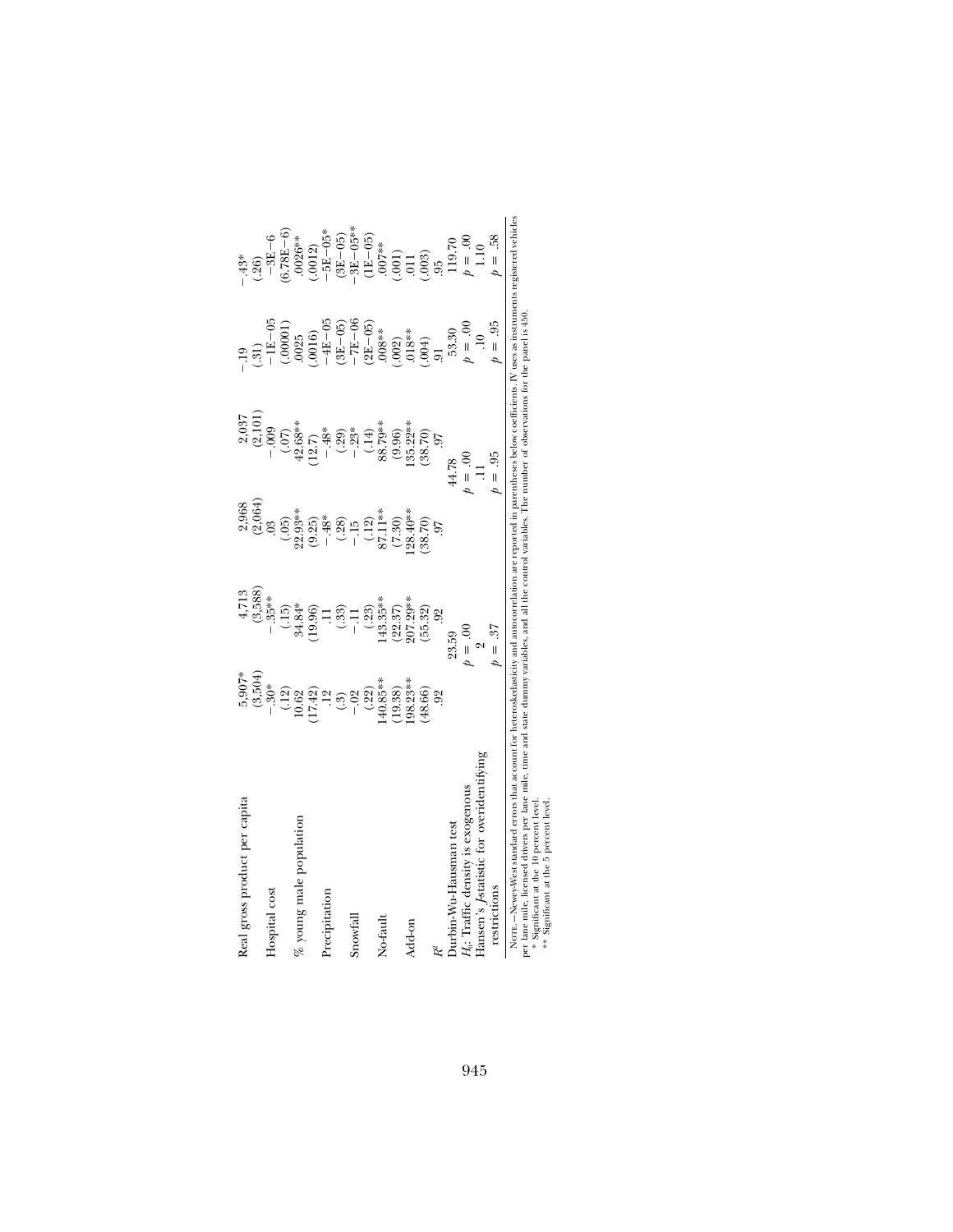|                              |                     | <b>DEPENDENT VARIABLE</b> |                    |
|------------------------------|---------------------|---------------------------|--------------------|
|                              | Linear Model        | Quadratic Model           |                    |
|                              | Traffic Density, D  | D                         | $D^2$              |
| <b>REGRESSOR</b>             | (1)                 | (2)                       | (3)                |
| State dummy variables        | Yes                 | Yes                       | Yes                |
| Time dummy variables         | Yes                 | Yes                       | Yes                |
| Malt alcohol beverage        | $-1,338$            | $-1,058$                  | $-2.03E + 09*$     |
| per capita                   | (940)               | (958)                     | $(1.10E+09)$       |
| Real gross product per       | $2.80**$            | $3.07**$                  | $1.39E + 06*$      |
| capita (\$millions)          | (.92)               | (.96)                     | $(8.03E+05)$       |
| Hospital cost                | 50.94**             | 48.49**                   | $4.13E + 07**$     |
|                              | (16.74)             | (17.39)                   | $(1.91E+07)$       |
| $%$ young male               | $-3,882$            | $-5,992*$                 | $-1.23E+10**$      |
| population                   | (3,264)             | (3, 464)                  | $(3.77E+09)$       |
| Precipitation                | 57.81               | 39.96                     | $8.73E + 07$       |
|                              | (85.35)             | (83.10)                   | $(7.44E+07)$       |
| Snowfall                     | 83.04**             | 85.49**                   | $9.96E + 07**$     |
|                              | (39.42)             | (40.19)                   | $(4.45E+07)$       |
| No-fault                     | $-17,701**$         | $-16,415**$               | $-1.13E+10**$      |
|                              | (7,030)             | (7,011)                   | $(4.13E+09)$       |
| Add-on                       | $-25,716**$         | $-24,505**$               | $-1.43E+10**$      |
|                              | (8,275)             | (8,326)                   | $(5.41E+09)$       |
| Registered vehicles per      | 1,778**             | 2,509**                   | $-1.95E + 09$      |
| lane mile                    | (671)               | (1,274)                   | $(1.46E+09)$       |
| Licensed drivers per lane    | 3,354**             | 5,068**                   | $1.92E + 09$       |
| mile                         | (679)               | (1,563)                   | $(1.67E+09)$       |
| (Registered vehicles per     |                     | $-8.52$                   | $4.79E + 07**$     |
| lane mile) <sup>2</sup>      |                     | (14.33)                   | $(2.00E+07)$       |
| (Licensed drivers per        |                     | $-15.22$                  | $1.07E + 07$       |
| lane mile) <sup>2</sup>      |                     | (15.57)                   | $(2.04E+07)$       |
| $R^2$                        | .9975               | .9975                     | .9962              |
| $H_0$ : IV jointly have zero | $F(2, 382) = 17.23$ | $F(4, 380) = 10.87$       | $F(4, 380) = 9.99$ |
| coefficient                  | $p$ -value = .00    | $p$ -value = .00          | $p$ -value = .00   |

TABLE 4 First-Stage Regressions, 1987–95

NOTE. -Newey-West standard errors that account for heteroskedasticity and autocorrelation are reported in parentheses below coefficients. The number of observations for the panel is 450.

\* Significant at the 10 percent level.

\*\* Significant at the 5 percent level.

The instruments substantially increase our estimate of  $c_2$ , as one would expect if errors in variables were a problem for OLS. The IV estimate in specification 3 of table 2 is  $19 \times 10^{-04} \pm 9 \times 10^{-04}$ , roughly three times larger than in specification 2. As reported in table 2, the Durbin-Wu-Hausman test rejects the hypothesis that both OLS and IV are consistent ( $\chi^2(1) = 13.42$ , *p*-value = 0.000). Hansen's *J*-test does not reject the overidentifying restriction ( $\chi^2(1) = 1.17$ , p value = 0.28). Specifications 4 and 5 in table 2 use insurance premiums per vehicle as the dependent variable. Both these OLS and IV estimates yield coefficients similar to specifications with insurer costs per vehicle as the dependent variable; and, again, the Durbin-Wu-Hausman test rejects the hypothesis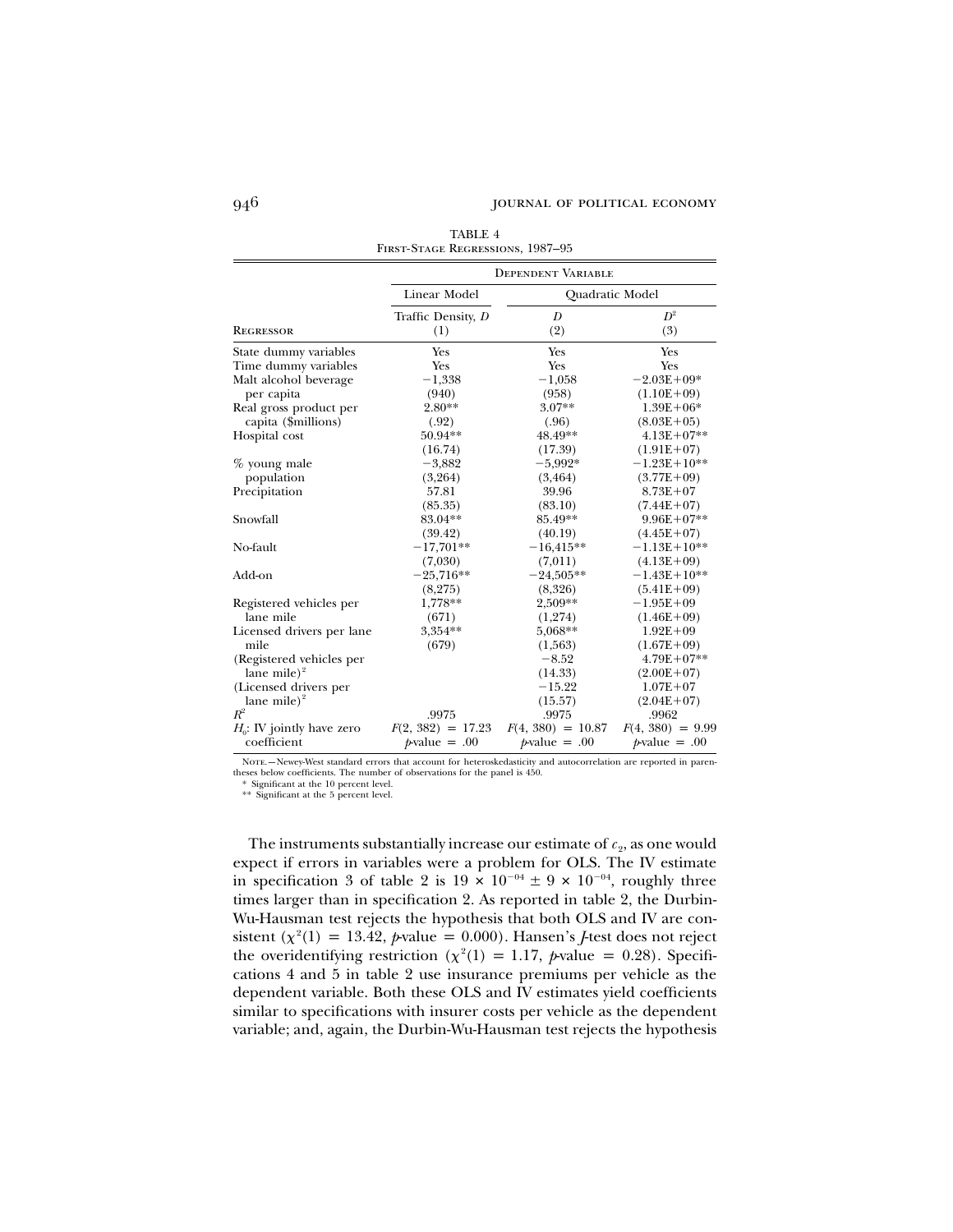that both OLS and IV are consistent, and Hansen's *J*-test does not reject the overidentifying restriction. The consistency of results across these two models provides added confidence in our findings.

Specifications 6 and 7 in table 3 give OLS and IV estimates of our quadratic density model (eq. [2]) using insurer costs per vehicle as the dependent variable. Specifications 8 and 9 use insurance premiums per vehicle as the dependent variable.

Both the OLS and IV specifications in table 3 reveal the same pattern. In particular, the density coefficient becomes negative (mostly insignificant) and the density squared coefficient positive and significant. These two effects balance to make the effect of increases in density on insurance rates small and of indeterminate sign in low-traffic states. The effect is positive, substantial, and statistically significant in high-traffic states, since the quadratic term dominates.

Taken together, our regressions provide strong evidence that traffic density increases the risk of driving. All our specifications indicate that high–traffic density states have *very* high accident costs and commensurately large external marginal costs not borne by the driver or his insurance carrier. The quadratic specifications imply that the effects of density increase at higher density. Congestion may eventually lower the external marginal accident costs, but any such effect appears to be at higher density levels than observed in our sample. Belmont (1953) indicates that crash rates fall only when roads have more than 650 vehicles per lane per hour, which corresponds to nearly 6 million vehicles per lane per year, a figure well above the highest average traffic density in our sample; hence it is not surprising that we have a positive coefficient on density squared.

The framework thus far, whether using insurer cost or premiums, could still suffer, however, from potential biases. These biases flow from normalizing insurance costs on a per vehicle basis. Although that is the way prices are quoted in the market place, accident cost per vehicle will depend on the amount the average vehicle is driven: the more it is driven, the higher the costs will be. If miles per vehicle in a state rise, this could drive up both traffic density and insurance premiums per vehicle without any externality effect. Hence, if we seek to interpret the density term as reflecting an externality, our externality estimates might be biased up. On the other hand, if traffic density rises because more people become drivers, then each person will find driving less attractive and drive less, reducing her risk exposure. This would bias our externality estimate down and could lead to a low-density coefficient estimate even though the externality is large. Instead of simply assuming that these two biases perfectly offset each other, we can remove both biases with a new specification.

To remove the above biases, we normalize aggregate statewide pre-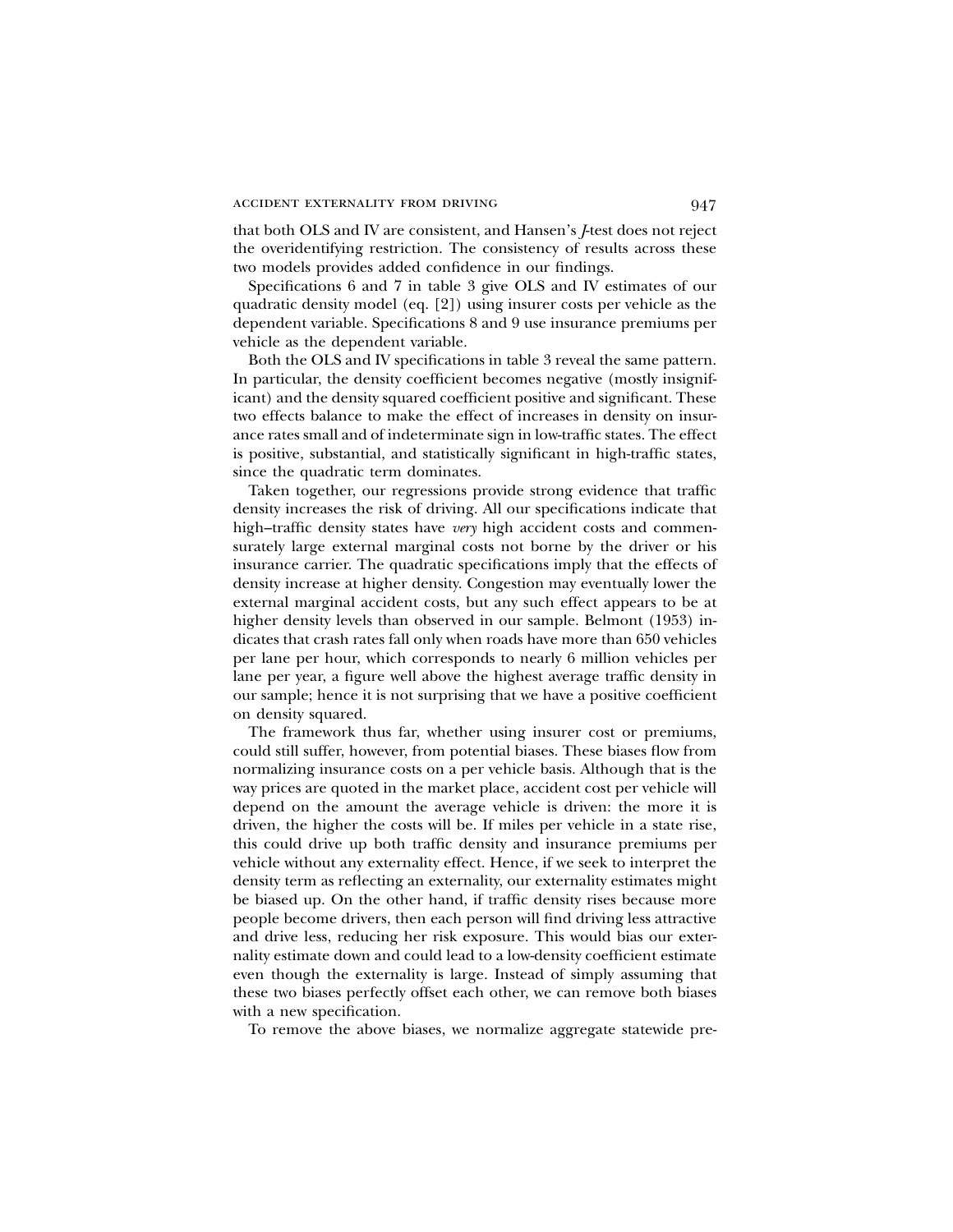miums by vehicle miles traveled in the state (*M*) instead of by the number of insured vehicles. Accordingly, columns 10 and 11 report estimates of a variant of equation (2) in which we have insurer costs per vehicle mile traveled and premiums per vehicle mile traveled as our dependent variables. This is our preferred specification because it removes the potential biases from variations in miles traveled per vehicle. As with our other estimates, we have a positive and significant coefficient on density squared; the estimates are naturally much smaller in absolute value because once normalized by miles traveled, the left-hand-side variable is roughly  $10^{-4}$  smaller than in the other regressions. As we see in the next section, this specification leads to the largest estimates of the externality effect. This suggests that the largest bias in specification 7 is the downward bias from more drivers leading to less driving per driver.

## **V. The External Costs of Accidents**

Here we compute the extent to which the typical marginal driver increases others' insurance premiums or insurers' costs in a state. For specifications 3 and 7, equation (4) gives the externality on a per vehicle basis. We convert this figure to a per licensed driver basis by multiplying by the ratio of registered vehicles to licensed drivers in a given state. The resulting figure implicitly assumes a self-insurance cost borne by uninsured drivers equal to the insurance cost of insured drivers.

We report results for three high-traffic states, three moderate-traffic states, and three low-traffic states in table 5. Extra driving imposes large accident costs on others in states with high traffic density such as New Jersey, Hawaii, and California, according to our estimates. In California, for example, our estimates range from  $1,725 \pm 10$  per driver per year in the linear model using insurer costs per vehicle as the dependent variable to  $$3,239 \pm $1,068$  per driver in the quadratic model using insurer costs per mile as the dependent variable. This external marginal cost is in addition to the already substantial internalized cost of \$744 in premiums that an average driver paid in 1996 for liability and collision coverage in California.

We find that high–traffic density states such as California have large economically and statistically significant externalities across all specifications whether using OLS or IV, whether controlling for serial correlation or not controlling, whether using insurer costs or premiums as a measure, whether normalizing by vehicle miles traveled or by number of vehicles, whether using panel or cross-sectional data, and whether using linear or quadratic costs. In contrast, low–traffic density states have small economically insignificant and generally statistically insignificant externalities in our estimation: in South Dakota, for example,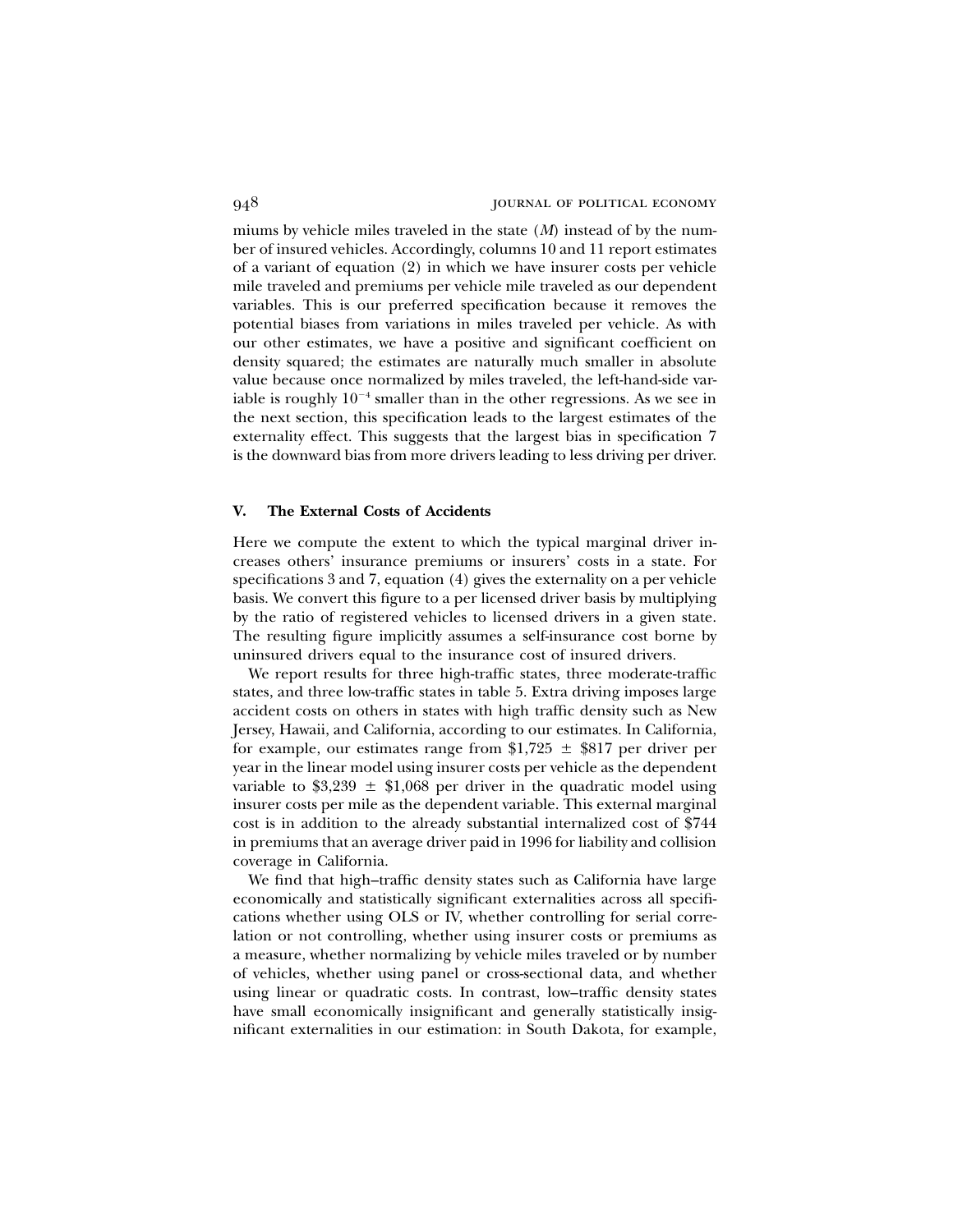|                                         |                                                        | YEARLY EXTERNAL ACCIDENT COST OF MARGINAL DRIVER FOR SELECT STATES, 1996                                                                                                                                                                                                           |                                                                                                       |                                                                                              |                                                                                                         |                                                                                                                       |
|-----------------------------------------|--------------------------------------------------------|------------------------------------------------------------------------------------------------------------------------------------------------------------------------------------------------------------------------------------------------------------------------------------|-------------------------------------------------------------------------------------------------------|----------------------------------------------------------------------------------------------|---------------------------------------------------------------------------------------------------------|-----------------------------------------------------------------------------------------------------------------------|
| State                                   | Density<br>Traffic<br>(1996)<br>$\widehat{\mathbf{d}}$ | (\$/Insured Car-Year)<br>Premium, r<br>Insurance<br>$\widehat{\mathfrak{A}}$                                                                                                                                                                                                       | Costs per Vehicle<br>Model (Based on<br>Specification 3)<br>Linear Insurer<br>$\widehat{\mathcal{E}}$ | Costs per Vehicle<br>Quadratic Insurer<br>Model (Based on<br>Specification 7)<br>$\bigoplus$ | Quadratic Insurer<br>Costs per Vehicle<br>Specification 10)<br>Mile Model<br>(Based on<br>$\widehat{5}$ | Quadratic Insurance<br>Model (Based on<br>Specification 11)<br>Premiums per<br>Vehicle Mile<br>$\widehat{\mathbf{e}}$ |
|                                         |                                                        |                                                                                                                                                                                                                                                                                    |                                                                                                       | Low-Density States                                                                           |                                                                                                         |                                                                                                                       |
| North Dakota<br>South Dakota<br>Montana | 46,276<br>38,355<br>66,304                             | 413<br>363<br>451                                                                                                                                                                                                                                                                  | 127 (60)<br>214 (101)<br>110(52)                                                                      | $-50$ (57)<br>$-73$ (94)<br>$-46(50)$                                                        | 14(49)<br>32(75)<br>10(41)                                                                              | $-16(56)$<br>$-15(37)$<br>$-14(31)$                                                                                   |
|                                         |                                                        |                                                                                                                                                                                                                                                                                    |                                                                                                       | Moderate-Density States                                                                      |                                                                                                         |                                                                                                                       |
| Kentucky<br>Maine                       | 277,816<br>280,899                                     | 604<br>463                                                                                                                                                                                                                                                                         | 579 (274)<br>561 (266)                                                                                | $\frac{126}{127} \frac{(215)}{(208)}$                                                        | 581 (302)<br>502(263)                                                                                   | 291 (184)<br>250(161)                                                                                                 |
| South Carolina                          | 295,083                                                | 595                                                                                                                                                                                                                                                                                | (288)<br>608                                                                                          | 160(224)                                                                                     | 598 (298)                                                                                               | 598 (179)                                                                                                             |
|                                         |                                                        |                                                                                                                                                                                                                                                                                    |                                                                                                       | High-Density States                                                                          |                                                                                                         |                                                                                                                       |
| New Jersey<br>California                | 802,828<br>728,974                                     | 744<br>1,091                                                                                                                                                                                                                                                                       | (517)<br>1,619 (767)                                                                                  | 2,432 (764)<br>2,599 (775)                                                                   | 3,250 (1,065)<br>3,239(1,068)                                                                           | 2,231 (628)<br>2,273 (639)                                                                                            |
| Hawaii                                  | 899,518                                                | 990                                                                                                                                                                                                                                                                                | 1,831(867)                                                                                            | 3,408 (973)                                                                                  | (1, 287)<br>3,933                                                                                       | 2,796 (791)                                                                                                           |
|                                         |                                                        | Norr. - Entries for external accident cost in cols. 3-6 are in dollars per driver. Standard errors are in parentheses. External marginal cost of additional driver is calculated from the<br>cost per mile assuming that a driver drives the average number of miles in the state. |                                                                                                       |                                                                                              |                                                                                                         |                                                                                                                       |

TABLE  $5$ TABLE 5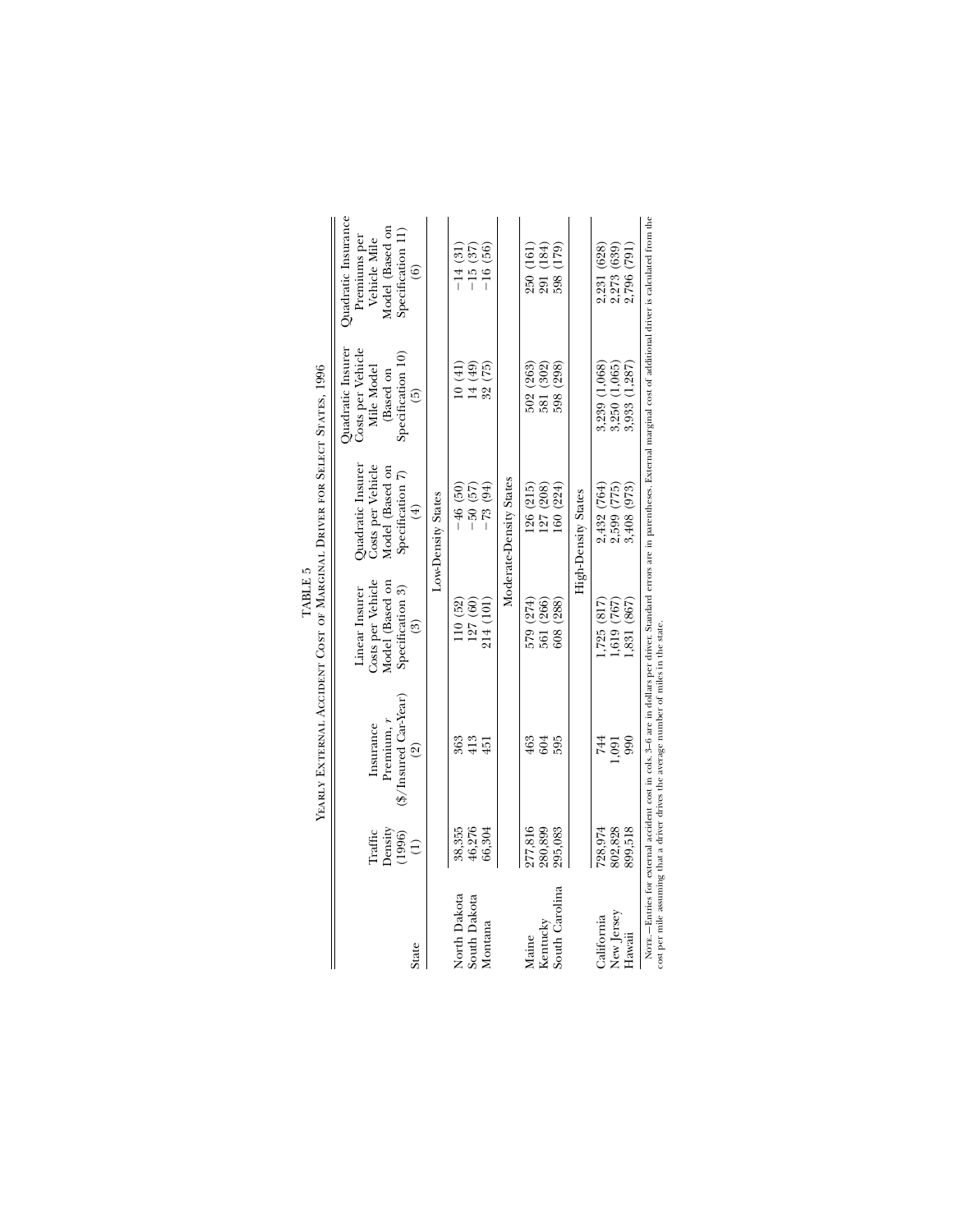a state with roughly one-fifteenth the traffic density of California, our externality estimates range from  $-\$50 \pm \$57$  to  $\$127 \pm \$60$ .

As a comparative matter, external marginal costs in high–traffic density states are much larger than either insurance costs or gasoline expenditures. The point estimates of the external costs are quite large even in moderate-density states such as Kentucky, especially in the linear model, where the estimate in Kentucky, for example, is  $$561 \pm $266$ .

Although our external cost estimates are large in high-density states such as New Jersey, California, and Hawaii, they are not unreasonably so. Consider that, nationally, there are nearly three drivers involved per crash on average. According to the accident model in Section II, this would suggest that the marginal accident cost of driving would typically be three times the average and that the external marginal cost would be twice the average. Hence, we might expect that a 1 percent increase in driving could raise costs by 3 percent.<sup>5</sup> In California, a 1 percent increase in driving raises insurer costs by roughly 3.3 percent according to specification 3, our linear model, and by 5.4 percent according to specification 10. The linear model suggests that in almost all states a 1 percent increase in driving raises accident costs by substantially more than 1 percent.

Although we chose insurance loss costs and premiums because they implicitly include both crash frequency and crash severity effects, it is interesting to decompose these two effects. When we do so, our point estimates suggest that increases in traffic density appear to consistently increase accident frequency, but not severity. The severity of accidents may fall somewhat with increases in density in low-density states and rise in high-density states. However, both the severity externality and the frequency externality are statistically insignificant, and it is only when the two externalities are combined (as they should be) that we uncover statistically significant externalities.<sup>6</sup>

### **VI. Implications**

We find substantial negative accident externalities in almost all specifications, even in states with only moderate traffic density such as Kentucky or South Carolina; and in all specifications, the externalities are at least somewhat negative for states of moderate or higher traffic den-

<sup>&</sup>lt;sup>5</sup> If accidents require the coincidence of three cars in the same place at the same time, then  $r = c_3 D^2$  and external marginal costs equal  $2 c_3 D^2$ . Internalized marginal costs are  $c_4D^2$ , so that total marginal cost is  $3c_4D^2$ . If there were no external marginal costs, then a 1 percent increase in driving would increase costs by 1 percent (the internalized figure).

<sup>6</sup> For details on this decomposition, see Edlin and Karaca-Mandic (2003). There, we also studied the fatalities externality, which is largely uninsured. As with the measures of insured costs studied here, our point estimates suggest that in high-density states increases in density raise fatality rates; however, this effect is not statistically significant.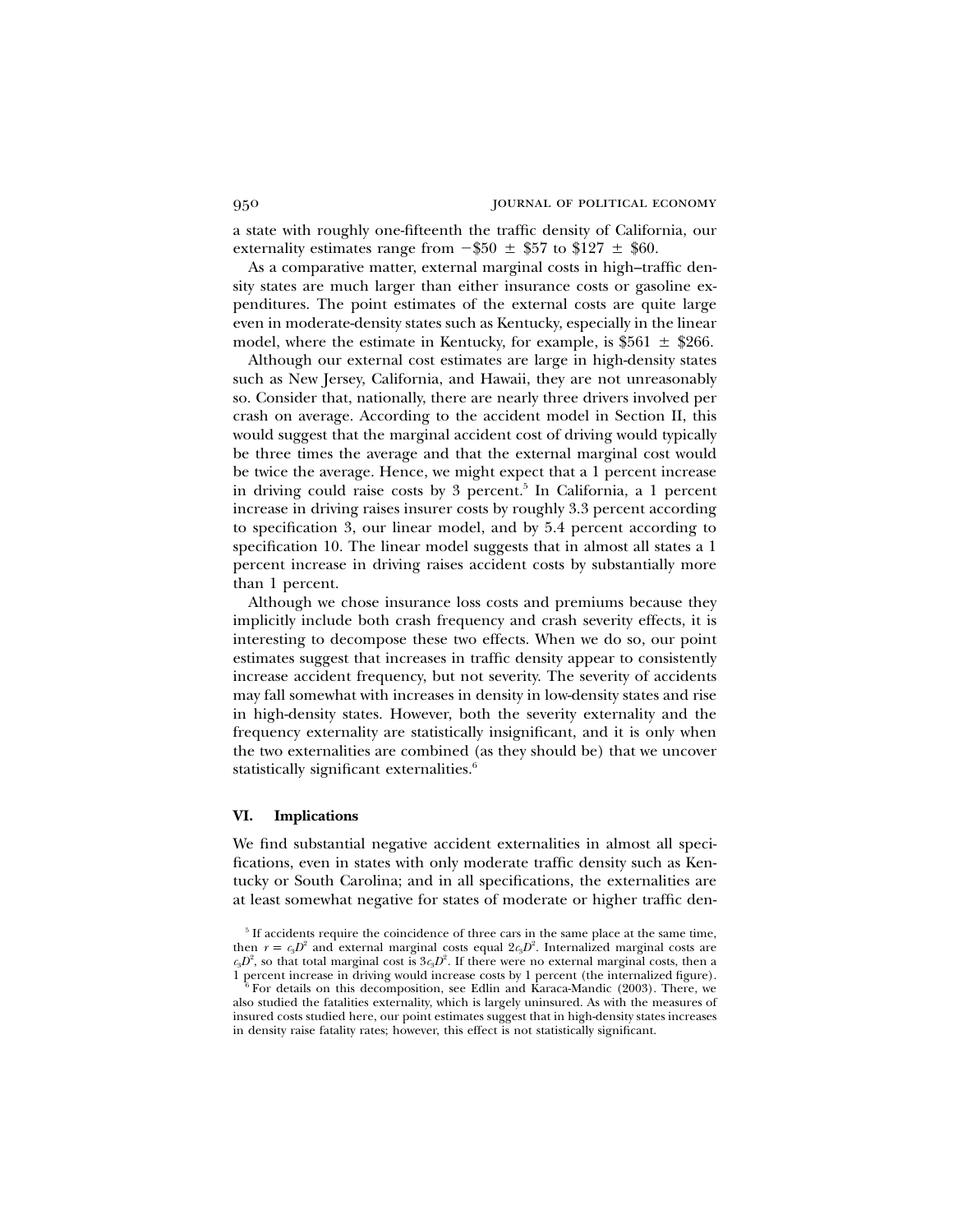sity. By way of comparison, our point estimates exceeded existing taxes on gasoline in such states; externalities appear to dwarf existing taxes in states with high traffic density such as California in all specifications. The failure to charge for accident externalities provides the incentive for too much driving and too many accidents, at least from the standpoint of economic efficiency.

The true extent of accident externalities probably substantially exceeds our estimates because we neglected two important categories of losses. In particular, we did not include the costs of traffic delays following accidents, nor did we include damages in accidents when these losses are not covered by insurance. Both omissions could be quite substantial. According to one fairly comprehensive study by the Urban Institute (Miller et al. 1991), the total cost of accidents (excluding congestion) exceeded \$350 billion per year, substantially more than the roughly \$100 billion per year of insured accident costs during our sample period. If these uninsured accident costs behave like the insured costs we have studied, then accident externalities could be 3.5 times as large as we have estimated here. Externalities for California might exceed \$10,000 per driver per year.

One potential solution would be to engage in a massive road-building campaign to lower traffic density. Road building is unlikely to be the answer, however. California, for example, would need to more than double its road infrastructure to get its density down to Kentucky levels, and it would still have substantial externalities. Moreover, if the new roads lead to more driving, even less would be gained.

The straightforward way to address large external marginal costs is to levy a substantial Pigouvian charge, either per mile, per driver, or per gallon, so that people pay something closer to the true social costs that they impose when they drive.7 An alternative tax base is insurance premiums (coupled with getting very serious about requirements to be fully insured).

Pigouvian taxes could rectify the externality problem and raise significant funds. If each state charged our estimated external marginal cost as a Pigouvian tax for each mile driven or each new driver, the total national revenue would be \$220 billion per year at the end of our sample, 1996, according to the estimates in specification 10, and neglecting the resulting reductions in driving. This figure exceeds the \$163 billion collected in 1996 by all states combined for corporate and individual income taxes. In California alone, revenues would be \$66 billion, more than the \$57 billion for all California state tax collections. New Jersey, another high-traffic state, could likewise gather more rev-

<sup>7</sup> In principle, accident charges should vary by roadway and time of day to account for changes in traffic density.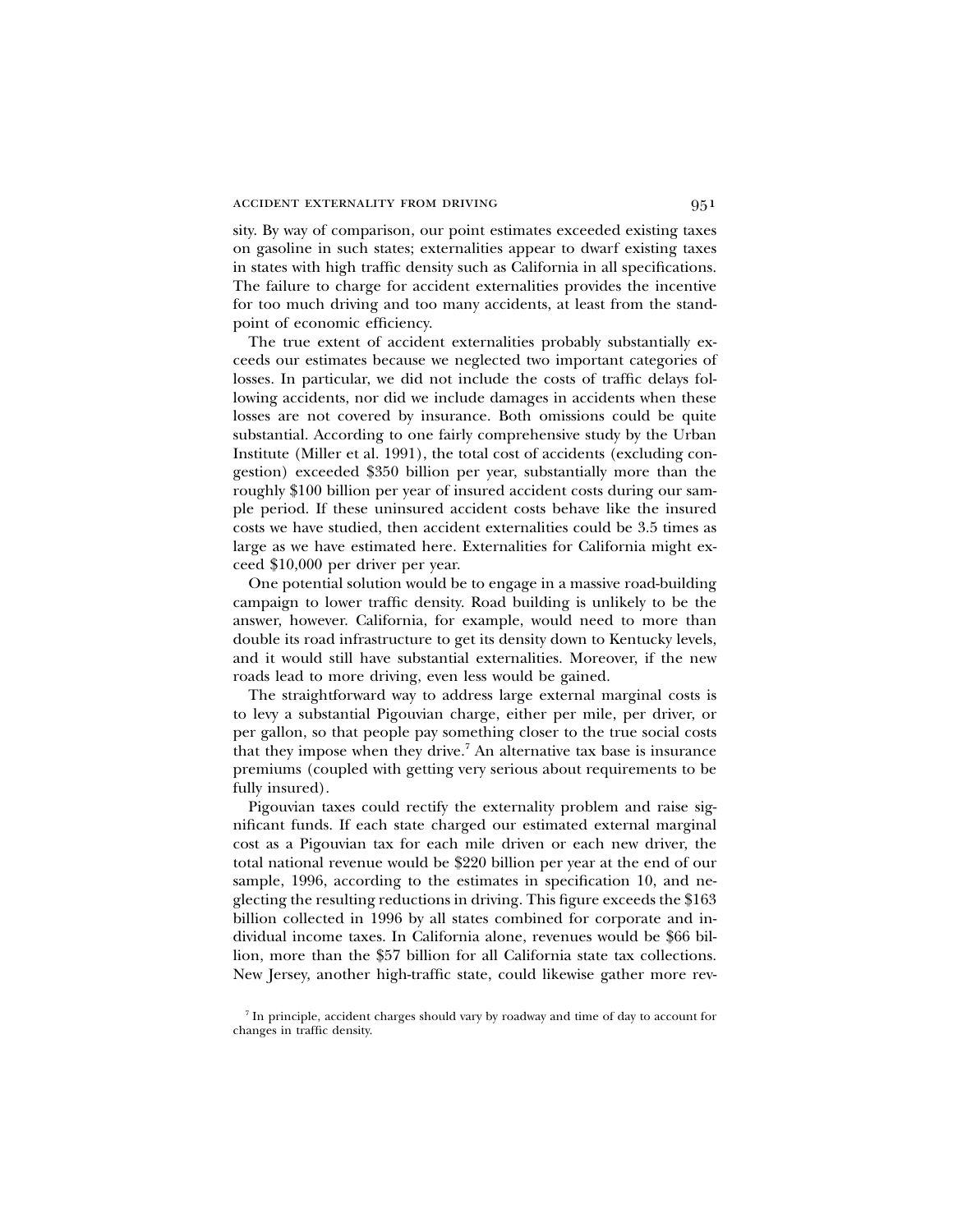enue from an appropriate accident externality tax than it does from all its state taxes: \$18 billion compared to \$14 billion in  $1996$ .<sup>8</sup> If uninsured externality costs are in fact 3.5 times insurance costs, as suggested by the Urban Institute study, then an appropriate Pigouvian tax might raise \$770 billion per year before accounting for what would in fact be enormous driving reductions. That quantity is a shockingly large figure, but one that reflects the magnitude of the problem. Of course, the number of drivers and the amount of driving would decline significantly with such a tax, and that would be the point of the tax, because less driving would result in fewer accidents.

The most administratively expedient Pigouvian tax would be a gasoline tax since states already have such taxes. And, importantly, gas taxes would bring the uninsured into the payment system. On the negative side, such taxes take inadequate account of heterogeneity. Good and bad drivers are charged the same amount, even though the accident frequency and hence the accident externality of bad drivers could be considerably higher. In addition, fuel-efficient vehicles would pay lower accident externality fees, even if they impose comparable accident costs.

In principle, the most efficient way to address the accident externality would probably be to levy a large tax on insurance premiums. A tax on insurance premiums, unlike a gas tax, would take into account heterogeneity because insurance premiums already do so. In California, a Pigouvian tax might be roughly 200–400 percent, as revealed in table 5. A practical difficulty with taxing insurance is that it would drive people to become uninsured unless states simultaneously cracked down seriously on uninsured driving.

To an economist, raising significant funds with Pigouvian taxes on externalities is a dream come true. Many political watchers will doubt, though, that Americans will accept any policy that substantially raises the cost of driving. Gasoline taxes, for example, remain quite low in the United States compared with Europe.

Surprisingly, there is a potential second-best compromise, which is to shift a fixed cost to the margin, so as to leave overall driving costs comparable, but increase the marginal cost and thereby decrease the quantity of driving. The body politic has accepted mandatory insurance, so why not also require insurance companies to quote premiums by the mile instead of per car per year? Insurance premiums are surprisingly

<sup>8</sup> Tax figures are available from the Census Bureau, 1996 *State Government Tax Collections* (http://www.census.gov/govs/www/statetax96.html).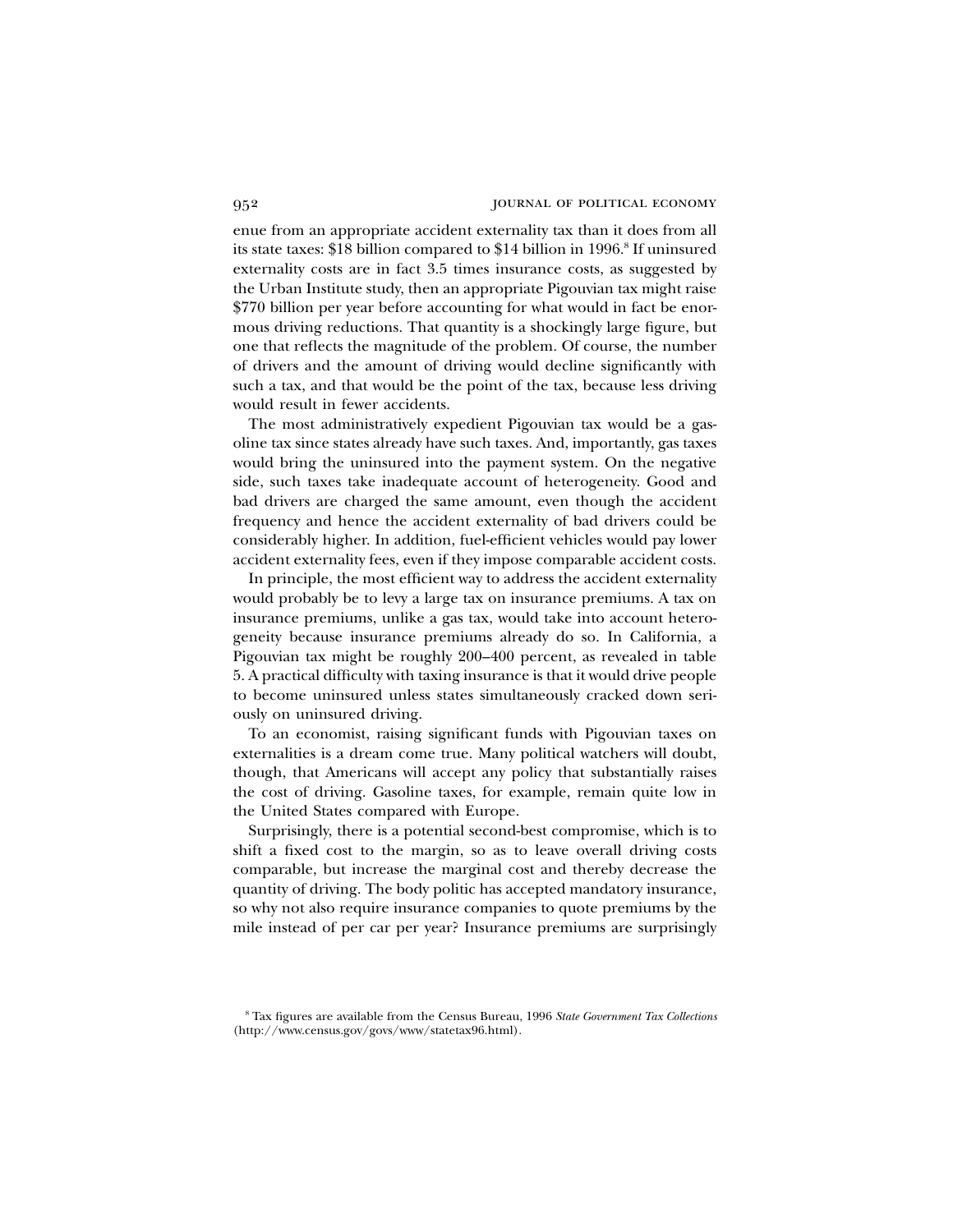invariant to the amount a given individual drives,<sup>9</sup> and as a result, once one buys a car and insurance, the price of gasoline alone becomes the limiting factor on quantity of driving.

Why not instead have "per mile premiums," much as William Vickrey (1968) once suggested, in which insurance charges rise linearly with an individual's driving. This simple change in pricing structure could reduce driving substantially by moving a fixed cost to the margin without raising the overall cost of driving. Litman (1997) and Edlin (2003) provide more extensive discussions of this possibility.10 People could then choose to save substantial amounts on insurance by reducing their driving. As driving distributions are skewed, most people drive less than the average (and so would save money under per mile premiums). This fact makes the political prospects of such a change seem more promising than a tax that would raise overall driving costs. The National Organization for Women, Butler, Butler, and Williams (1988), and Butler (1990) have argued forcefully that such a policy would be more fair as well, pointing out that women drive roughly half what men do, have half the accidents, but still pay comparable premiums (see also Ayres and Nalebuff 2003).

An extremely valuable aspect of a requirement of per mile premiums is that it takes advantage of the fact that current insurance premiums account for heterogeneity in risk. As a result, those in highly dense areas and those with poor driving records would face the highest per mile rates and would reduce driving the most, creating a doubly large reduction in accidents—exactly as a social planner would wish.

Edlin (2003) estimated that the accident savings net of lost driving benefits from per mile premiums would be \$12.7 billion per year nationwide. Those estimates were, however, based on a simulation model of accident externalities that assumed a much lower accident externality than the one estimated here, suggesting that the actual gains would be considerably larger.

<sup>9</sup> For example, State Farm, the largest U.S. insurer, distinguishes in most states on the basis of whether a driver predicts driving under or over 7,500 miles annually and grants 15 percent discounts to drivers who drive under 7,500 miles. This discount is modest given that those who drive under 7,500 miles per year average 3,600 miles compared to 13,000 for those who drive over 7,500 according to our calculations from the 1994 Residential Transportation Energy Survey of the Department of Energy Information Administration. The implied elasticity of accident costs with respect to miles is 0.05, an order of magnitude below what the evidence suggests is the private elasticity of accident costs with respect to driving. The link between driving quantity and premiums may be attenuated in part because there is significant noise in self-reported estimates of future mileage, estimates whose accuracy does not affect insurance payouts.

<sup>&</sup>lt;sup>10</sup> Several firms, such as Norwich-Union, a British insurer, have begun experimenting with various types of "pay as you drive insurance." See http://news.bbc.co.uk/hi/english business/newsid-1831000/1831181.stm and http://www.norwich-union.co.uk for information on Norwich-Union.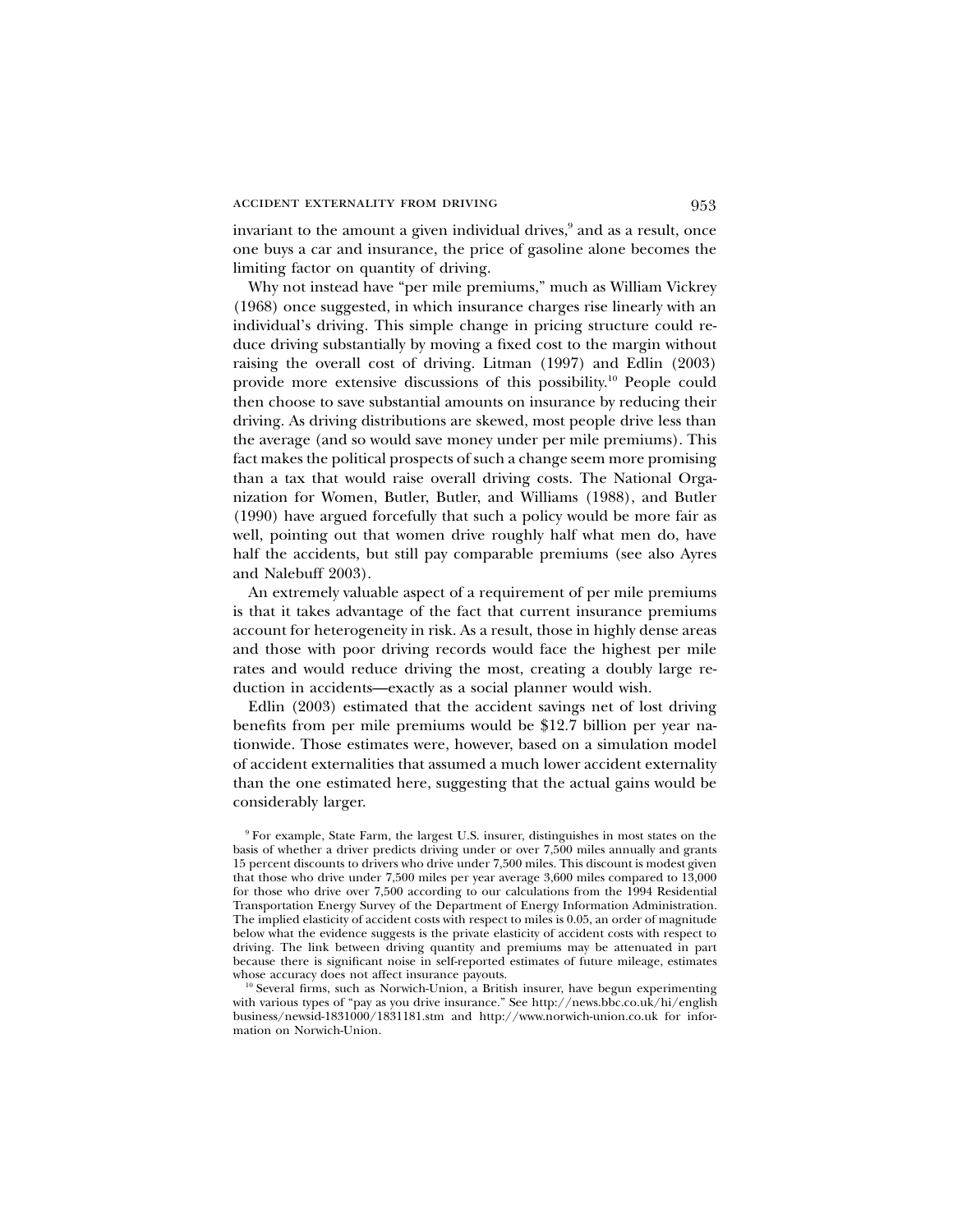One reason that insurers do not adopt per mile premium policies on their own is that so much of the gains are external and the monitoring costs are internal. Currently a firm that quotes such premium schedules bears all the costs of monitoring mileage but gleans only a fraction of the benefits: as its insureds cut back their driving, others avoid accidents (with them), and these others and their insurance companies benefit considerably. This externality, which is exactly what we have estimated, is what suggests that regulatory intervention could be warranted. Some have suggested that insurers might band together to adopt per mile premiums without regulation, but there is little incentive to do that (even if it were not illegal price fixing) since they would compete away any gains.

To conclude, substantially more research on accident externalities from driving seems appropriate, particularly given the apparent size of the external costs. There is substantial heterogeneity within states in traffic density, so more refined data (such as county-level data or timeof-day data) would yield more accurate estimates of the effect of traffic density and correspondingly of external marginal costs. In principle, it would also be instructive to disaggregate traffic density into its components by the age of the driver and by vehicle type. Likewise, it would be instructive to study micro-level data correlating the number of vehicles involved in the average accident with accident costs and frequency.

### **References**

- Ayres, Ian, and Barry Nalebuff. 2003. "Make Car Insurance Fairer." *Forbes* 171 (March 17): 54.
- Belmont, D. M. 1953. "Effect of Average Speed and Volume on Motor-Vehicle Accidents on Two-Lane Tangents." *Proc. Highway Res. Board* 32: 385–95.
- Butler, Patrick M. 1990. "Measure Exposure for Premium Credibility." *Nat. Underwriter* 94 (April 23): 12.
- Butler, Patrick M., Twiss Butler, and Laurie L. Williams. 1988. "Sex-Divided Mileage, Accident, and Insurance Cost Data Show That Auto Insurers Overcharge Most Women." *J. Insurance Regulation* 6 (March): 243–84.
- Cooter, Robert, and Thomas Ulen. 1988. "You Can't Kill Two Birds with One Stone." In *Law and Economics*. Glenview, IL: Scott Foresman.
- Edlin, Aaron S. 2003. "Per-Mile Premiums for Auto Insurance." In *Economics for an Imperfect World: Essays in Honor of Joseph E. Stiglitz*, edited by Richard Arnott, Bruce Greenwald, Ravi Kanbur, and Barry Nalebuff. Cambridge, MA: MIT Press.
- Edlin, Aaron S., and Pinar Karaca-Mandic. 2003. "The Accident Externality from Driving." Working Paper no. E03-332, Univ. California, Berkeley, Dept. Econ.
- Green, Jerry. 1976. "On the Optimal Structure of Liability Laws." *Bell J. Econ.* 7 (Autumn): 553–74.
- Insurance Information Institute. 1998. *Fact Book*. New York: Insurance Information Inst.
- Insurance Research Council. 1995. *Trends in Auto Injury Claims*. Wheaton, IL: Insurance Res. Council.